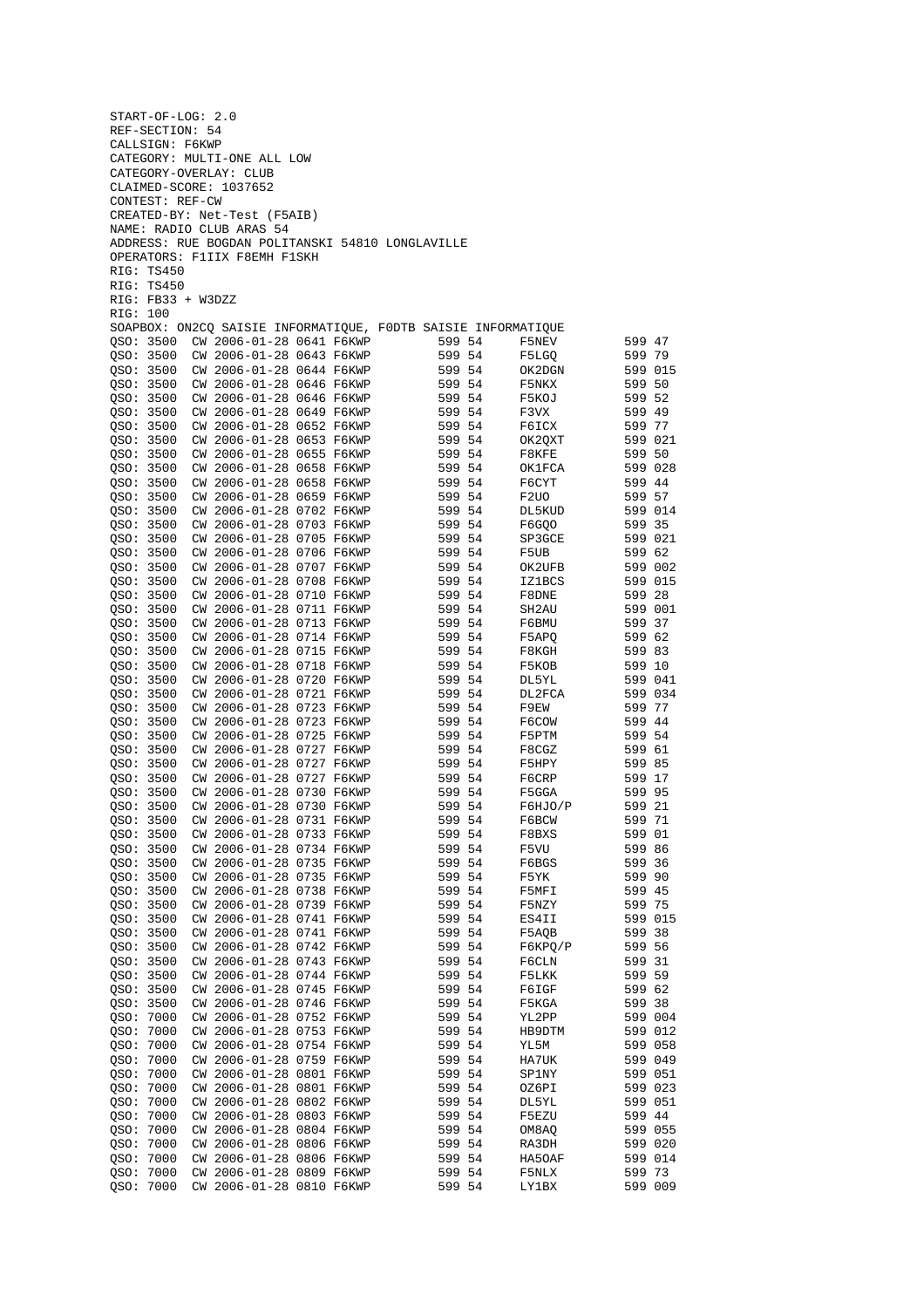| QSO:      | 7000      |     | CW 2006-01-28 0811 F6KWP            |  | 599 54 |     | OK1PFM  |         | 599 004 |
|-----------|-----------|-----|-------------------------------------|--|--------|-----|---------|---------|---------|
|           |           |     |                                     |  |        |     |         |         |         |
| QSO:      | 7000      |     | CW 2006-01-28 0812 F6KWP            |  | 599 54 |     | EA4BF   |         | 599 013 |
| OSO:      | 7000      |     | CW 2006-01-28 0812 F6KWP            |  | 599 54 |     | F5SZB   | 599 16  |         |
| QSO:      | 7000      |     | CW 2006-01-28 0813 F6KWP            |  | 599 54 |     | UA1CUR  | 599 021 |         |
| QSO:      | 7000      |     | CW 2006-01-28 0814 F6KWP            |  | 599 54 |     | G60KU   | 599 001 |         |
|           |           |     |                                     |  |        |     |         |         |         |
| QSO:      | 7000      |     | CW 2006-01-28 0814 F6KWP            |  | 599 54 |     | DL9LM   | 599 010 |         |
| QSO:      | 7000      |     | CW 2006-01-28 0816 F6KWP            |  | 599 54 |     | UA3WU   |         | 599 003 |
| QSO:      | 7000      |     | CW 2006-01-28 0817 F6KWP            |  | 599 54 |     | SP9DUX  | 599 017 |         |
| QSO:      | 7000      |     | CW 2006-01-28 0819 F6KWP            |  | 599 54 |     | DL5CD   | 599 055 |         |
|           |           |     |                                     |  |        |     |         |         |         |
| QSO:      | 7000      |     | CW 2006-01-28 0820 F6KWP            |  | 599 54 |     | F5MFI   | 599 45  |         |
| QSO:      | 7000      |     | CW 2006-01-28 0822 F6KWP            |  | 599 54 |     | OK1FCA  | 599 057 |         |
| QSO:      | 7000      |     | CW 2006-01-28 0822 F6KWP            |  | 599 54 |     | F5NYK   | 599 39  |         |
| QSO:      | 7000      |     | CW 2006-01-28 0824 F6KWP            |  | 599 54 |     | HA1TI   |         | 599 032 |
|           |           |     |                                     |  |        |     |         |         |         |
| OSO:      | 7000      |     | CW 2006-01-28 0825 F6KWP            |  | 599 54 |     | F6HRP   | 599 22  |         |
| OSO:      | 7000      |     | CW 2006-01-28 0827 F6KWP            |  | 599 54 |     | F90Q    | 599 13  |         |
| QSO:      | 7000      |     | CW 2006-01-28 0828 F6KWP            |  | 599 54 |     | F6GKQ   | 599 35  |         |
| QSO:      | 7000      |     | CW 2006-01-28 0830 F6KWP            |  | 599 54 |     | F5JIW   | 599 27  |         |
| QSO:      | 7000      |     | CW 2006-01-28 0831 F6KWP            |  | 599 54 |     | OM3CFR  | 599 009 |         |
|           |           |     |                                     |  |        |     |         |         |         |
| QSO:      | 7000      |     | CW 2006-01-28 0832 F6KWP            |  | 599 54 |     | F5JY    | 599 83  |         |
| QSO:      | 7000      |     | CW 2006-01-28 0833 F6KWP            |  | 599 54 |     | F5NKX   | 599 50  |         |
| QSO:      | 7000      |     | CW 2006-01-28 0834 F6KWP            |  | 599 54 |     | SP6IEQ  | 599 013 |         |
| QSO:      | 7000      |     | CW 2006-01-28 0836 F6KWP            |  | 599    | -54 | LY2MM   | 599 018 |         |
|           |           |     |                                     |  |        |     |         |         |         |
| QSO:      | 7000      |     | CW 2006-01-28 0837 F6KWP            |  | 599 54 |     | F6IRF   | 599 74  |         |
| QSO:      | 7000      | СW  | 2006-01-28 0843 F6KWP               |  | 599    | 54  | DL2RUG  | 599 027 |         |
| QSO: 7000 |           |     | CW 2006-01-28 0844 F6KWP            |  | 599 54 |     | F5VV    | 599 01  |         |
| QSO:      | 7000      | СW  | 2006-01-28 0845 F6KWP               |  | 599    | -54 | 9A2HQ   | 599 143 |         |
| QSO:      | 7000      | СW  | 2006-01-28 0846 F6KWP               |  | 599 54 |     | G4LJU   |         | 599 013 |
|           |           |     |                                     |  |        |     |         |         |         |
| QSO:      | 7000      | СW  | 2006-01-28 0846 F6KWP               |  | 599    | 54  | SP2GCE  |         | 599 043 |
| QSO:      | 7000      |     | CW 2006-01-28 0848 F6KWP            |  | 599 54 |     | HB9CHY  |         | 599 012 |
| QSO:      | 7000      | СW  | 2006-01-28 0849 F6KWP               |  | 599    | -54 | HA5LZ   | 599 039 |         |
| QSO:      | 7000      | СW  | 2006-01-28 0850 F6KWP               |  | 599 54 |     | F5SGI   | 599 94  |         |
|           |           |     |                                     |  |        |     |         |         |         |
| QSO:      | 7000      | СW  | 2006-01-28 0852 F6KWP               |  | 599    | 54  | F5MPS   | 599 81  |         |
| QSO: 7000 |           | СW  | 2006-01-28 0852 F6KWP               |  | 599 54 |     | DF5LW   |         | 599 004 |
| QSO:      | 7000      | СW  | 2006-01-28 0855 F6KWP               |  | 599    | -54 | F6GUF   | 599     | 69      |
| QSO: 7000 |           | СW  | 2006-01-28 0855 F6KWP               |  | 599 54 |     | F6GQ0   | 599 35  |         |
|           | 7000      |     | 2006-01-28 0856 F6KWP               |  | 599    |     |         | 599     |         |
| QSO:      |           | СW  |                                     |  |        | -54 | F8CRH/P |         | 61      |
| QSO: 7000 |           | СW  | 2006-01-28 0858 F6KWP               |  | 599 54 |     | F5AKL   | 599 51  |         |
| QSO:      | 7000      |     | CW 2006-01-28 0859 F6KWP            |  | 599    | -54 | F2IF    | 599 82  |         |
| QSO:      | 7000      | СW  | 2006-01-28 0900 F6KWP               |  | 599    | -54 | F5TFU   | 599 14  |         |
| QSO:      | 7000      | СW  | 2006-01-28 0901 F6KWP               |  | 599    | -54 | YU1FG   |         | 599 034 |
|           |           |     |                                     |  |        |     |         |         |         |
| QSO: 7000 |           | CW. | 2006-01-28 0902 F6KWP               |  | 599 54 |     | F5KGA   | 599 38  |         |
| QSO:      | 7000      |     | CW 2006-01-28 0903 F6KWP            |  | 599    | -54 | F6KSV   | 599 29  |         |
| QSO: 7000 |           |     | CW 2006-01-28 0904 F6KWP            |  | 599 54 |     | TM0C    | 599 77  |         |
| QSO:      | 7000      |     | CW 2006-01-28 0906 F6KWP            |  | 599    | -54 | HA9PP   |         | 599 032 |
| QSO:      | 7000      |     | CW 2006-01-28 0908 F6KWP            |  | 599 54 |     | F8PDR   | 599 50  |         |
|           |           |     |                                     |  |        |     |         |         |         |
| QSO:      | 7000      |     | CW 2006-01-28 0909 F6KWP            |  | 599 54 |     | G3GLL   |         | 599 002 |
| QSO:      | 7000      | СW  | 2006-01-28 0910 F6KWP               |  | 599 54 |     | OK2QX   | 599 076 |         |
| OSO:      | 7000      | СW  | 2006-01-28 0910 F6KWP               |  | 599    | -54 | OL8M    | 599 029 |         |
| QSO:      | 7000      |     | CW 2006-01-28 0911 F6KWP            |  | 599 54 |     | F6AXX   | 599 83  |         |
|           |           |     |                                     |  |        |     |         |         |         |
|           | QSO: 7000 |     | CW 2006-01-28 0912 F6KWP            |  | 599 54 |     | TM1TTT  | 599 54  |         |
|           | QSO: 7000 |     | CW 2006-01-28 0914 F6KWP            |  | 599 54 |     | F6HLE   | 599 31  |         |
|           | OSO: 7000 |     | CW 2006-01-28 0916 F6KWP            |  | 599 54 |     | F8NZQ   | 599 74  |         |
|           | QSO: 7000 |     | CW 2006-01-28 0918 F6KWP            |  | 599 54 |     | F6DEO   | 599 92  |         |
|           |           |     | OSO: 14000 CW 2006-01-28 0920 F6KWP |  | 599 54 |     | EW7KR   |         | 599 033 |
|           |           |     | QSO: 14000 CW 2006-01-28 0921 F6KWP |  | 599 54 |     | UA3QG   |         | 599 018 |
|           |           |     |                                     |  |        |     |         |         |         |
|           |           |     | OSO: 14000 CW 2006-01-28 0921 F6KWP |  | 599 54 |     | UT5UDX  |         | 599 009 |
|           |           |     | QSO: 14000 CW 2006-01-28 0922 F6KWP |  | 599 54 |     | U5EX    |         | 599 003 |
|           |           |     | QSO: 14000 CW 2006-01-28 0923 F6KWP |  | 599 54 |     | RA3BQ   |         | 599 007 |
|           |           |     | QSO: 14000 CW 2006-01-28 0924 F6KWP |  | 599 54 |     | LZ2ITU  |         | 599 002 |
|           |           |     |                                     |  |        |     |         |         |         |
|           |           |     | QSO: 14000 CW 2006-01-28 0925 F6KWP |  | 599 54 |     | UA4ALI  |         | 599 018 |
|           |           |     | OSO: 14000 CW 2006-01-28 0926 F6KWP |  | 599 54 |     | HA8VK   |         | 599 088 |
|           |           |     | OSO: 14000 CW 2006-01-28 0926 F6KWP |  | 599 54 |     | RA3DHS  |         | 599 001 |
|           |           |     | QSO: 14000 CW 2006-01-28 0927 F6KWP |  | 599 54 |     | UA3QIX  |         | 599 003 |
|           |           |     | QSO: 14000 CW 2006-01-28 0927 F6KWP |  | 599 54 |     | YL2CV   |         | 599 071 |
|           |           |     |                                     |  |        |     |         |         |         |
|           |           |     | QSO: 14000 CW 2006-01-28 0929 F6KWP |  | 599 54 |     | RD3FT   |         | 599 013 |
|           |           |     | QSO: 14000 CW 2006-01-28 0930 F6KWP |  | 599 54 |     | RU9UC   |         | 599 001 |
|           |           |     | QSO: 14000 CW 2006-01-28 0932 F6KWP |  | 599 54 |     | RL3AB   |         | 599 011 |
|           |           |     | QSO: 14000 CW 2006-01-28 0933 F6KWP |  | 599 54 |     | RW4HFH  |         | 599 001 |
|           |           |     | QSO: 14000 CW 2006-01-28 0934 F6KWP |  | 599 54 |     | UA3DMO  |         | 599 002 |
|           |           |     |                                     |  |        |     |         |         |         |
|           |           |     | QSO: 14000 CW 2006-01-28 0935 F6KWP |  | 599 54 |     | RV3BQ   |         | 599 008 |
|           |           |     | QSO: 14000 CW 2006-01-28 0936 F6KWP |  | 599 54 |     | UT5JAB  |         | 599 013 |
|           |           |     | QSO: 14000 CW 2006-01-28 0937 F6KWP |  | 599 54 |     | YL5W    |         | 599 022 |
|           |           |     | QSO: 14000 CW 2006-01-28 0937 F6KWP |  | 599 54 |     | RW3AI   |         | 599 016 |
|           |           |     |                                     |  |        |     |         |         |         |
|           |           |     | QSO: 14000 CW 2006-01-28 0937 F6KWP |  | 599 54 |     | UA3DCW  |         | 599 011 |
|           |           |     | QSO: 14000 CW 2006-01-28 0938 F6KWP |  | 599 54 |     | RL3DJ   |         | 599 026 |
|           |           |     | QSO: 14000 CW 2006-01-28 0939 F6KWP |  | 599 54 |     | RV9CQ   |         | 599 006 |
|           |           |     | QSO: 14000 CW 2006-01-28 0941 F6KWP |  | 599 54 |     | UA3DOM  |         | 599 003 |
|           |           |     |                                     |  |        |     |         |         |         |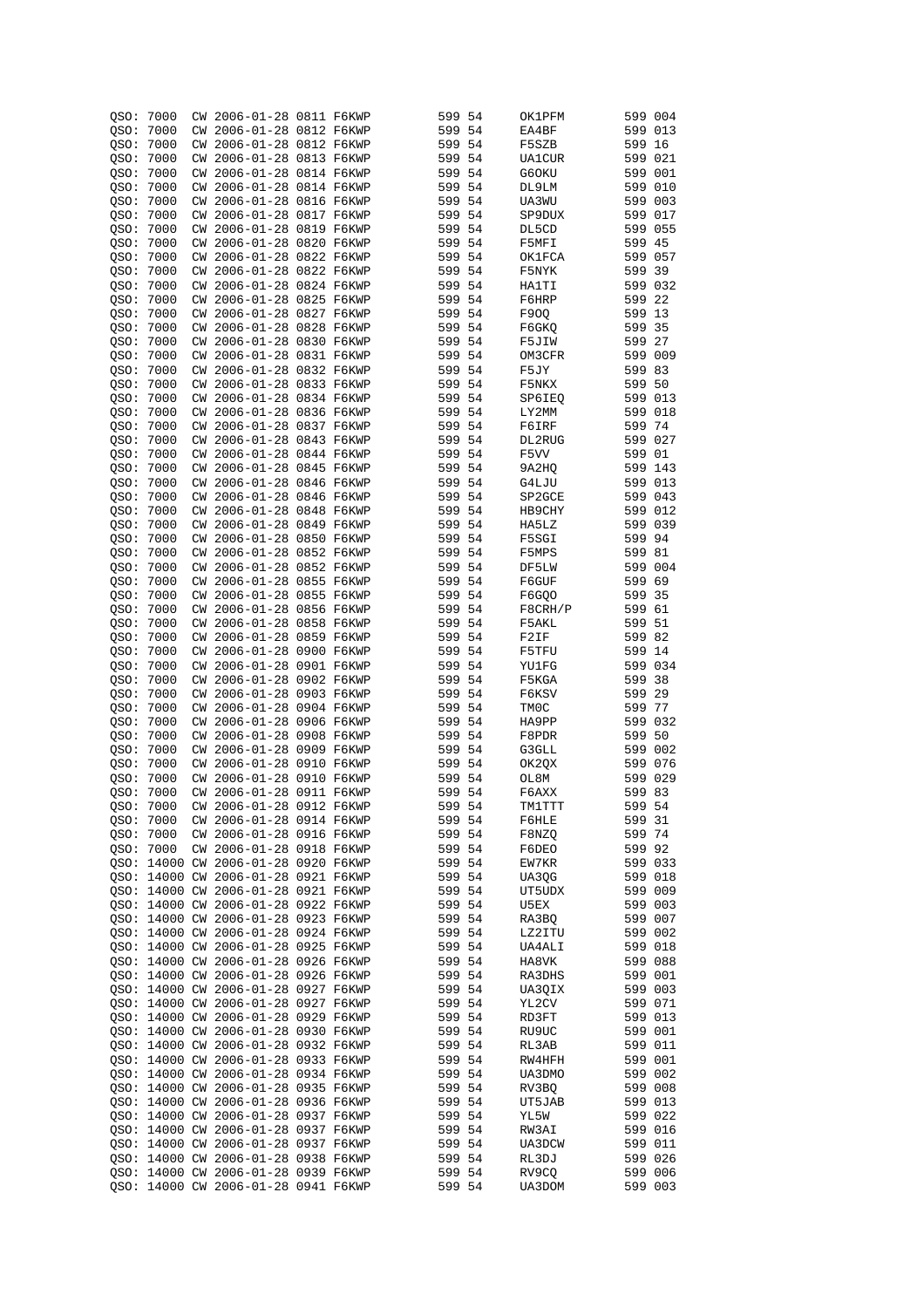|  | QSO: 14000 CW 2006-01-28 0941 F6KWP |  | 599 54 |      | RA9XU         | 599 014 |  |
|--|-------------------------------------|--|--------|------|---------------|---------|--|
|  |                                     |  |        |      |               |         |  |
|  | OSO: 14000 CW 2006-01-28 0942 F6KWP |  | 599 54 |      | RW6HJV        | 599 004 |  |
|  | QSO: 14000 CW 2006-01-28 0944 F6KWP |  | 599 54 |      | UA4FCO        | 599 013 |  |
|  | OSO: 14000 CW 2006-01-28 0945 F6KWP |  | 599 54 |      | RN3QP         | 599 018 |  |
|  | OSO: 14000 CW 2006-01-28 0946 F6KWP |  | 599 54 |      | YL5M          | 599 094 |  |
|  |                                     |  |        |      |               |         |  |
|  | OSO: 14000 CW 2006-01-28 0949 F6KWP |  | 599 54 |      | UA3LID        | 599 004 |  |
|  | QSO: 14000 CW 2006-01-28 0951 F6KWP |  | 599 54 |      | UT7GX         | 599 002 |  |
|  | QSO: 14000 CW 2006-01-28 0953 F6KWP |  | 599 54 |      | RW4AA         | 599 030 |  |
|  | OSO: 14000 CW 2006-01-28 0953 F6KWP |  | 599 54 |      | EA8/DJ10J     | 599 007 |  |
|  |                                     |  |        |      |               |         |  |
|  | QSO: 14000 CW 2006-01-28 0953 F6KWP |  | 599 54 |      | UT8IO         | 599 044 |  |
|  | QSO: 14000 CW 2006-01-28 0954 F6KWP |  | 599 54 |      | UA9XF         | 599 013 |  |
|  | QSO: 14000 CW 2006-01-28 0955 F6KWP |  | 599 54 |      | F5PTM         | 599 54  |  |
|  | QSO: 14000 CW 2006-01-28 0955 F6KWP |  | 599 54 |      | YL2HK         | 599 048 |  |
|  |                                     |  |        |      |               |         |  |
|  | QSO: 14000 CW 2006-01-28 0957 F6KWP |  | 599 54 |      | RA3DH         | 599 025 |  |
|  | OSO: 14000 CW 2006-01-28 1000 F6KWP |  | 599 54 |      | UA3QDX        | 599 028 |  |
|  | QSO: 14000 CW 2006-01-28 1000 F6KWP |  | 599 54 |      | YU1FG         | 599 047 |  |
|  | QSO: 14000 CW 2006-01-28 1002 F6KWP |  | 599 54 |      | RU9CD         | 599 008 |  |
|  |                                     |  |        |      |               | 599 051 |  |
|  | QSO: 14000 CW 2006-01-28 1005 F6KWP |  | 599 54 |      | SP2GCE        |         |  |
|  | QSO: 14000 CW 2006-01-28 1008 F6KWP |  | 599 54 |      | LY2MM         | 599 050 |  |
|  | QSO: 14000 CW 2006-01-28 1009 F6KWP |  | 599 54 |      | RV3DBK        | 599 006 |  |
|  | QSO: 14000 CW 2006-01-28 1012 F6KWP |  | 599 54 |      | RX3ZX         | 599 041 |  |
|  | QSO: 14000 CW 2006-01-28 1014 F6KWP |  | 599 54 |      |               | 599 012 |  |
|  |                                     |  |        |      | HA7LW         |         |  |
|  | QSO: 14000 CW 2006-01-28 1016 F6KWP |  | 599 54 |      | OH2EI         | 599 001 |  |
|  | QSO: 14000 CW 2006-01-28 1017 F6KWP |  | 599 54 |      | YO6ADW        | 599 015 |  |
|  | QSO: 14000 CW 2006-01-28 1019 F6KWP |  | 599 54 |      | OK2QX         | 599 093 |  |
|  | OSO: 14000 CW 2006-01-28 1023 F6KWP |  | 599 54 |      | HG5Z          | 599 011 |  |
|  |                                     |  |        |      |               |         |  |
|  | QSO: 14000 CW 2006-01-28 1023 F6KWP |  | 599 54 |      | YL2PJ         | 599 036 |  |
|  | OSO: 14000 CW 2006-01-28 1024 F6KWP |  | 599 54 |      | HA6OZ         | 599 009 |  |
|  | QSO: 14000 CW 2006-01-28 1025 F6KWP |  | 599 54 |      | HA4XR         | 599 021 |  |
|  | OSO: 14000 CW 2006-01-28 1026 F6KWP |  | 599 54 |      | EU8RZ         | 599 012 |  |
|  |                                     |  |        |      |               |         |  |
|  | QSO: 14000 CW 2006-01-28 1027 F6KWP |  | 599 54 |      | UA3GM         | 599 004 |  |
|  | OSO: 14000 CW 2006-01-28 1029 F6KWP |  | 599    | -54  | UT4UH         | 599 034 |  |
|  | QSO: 14000 CW 2006-01-28 1030 F6KWP |  | 599 54 |      | UA9AOL        | 599 016 |  |
|  | QSO: 14000 CW 2006-01-28 1032 F6KWP |  | 599    | -54  | UX0ZX         | 599 016 |  |
|  |                                     |  |        |      |               |         |  |
|  | QSO: 14000 CW 2006-01-28 1037 F6KWP |  | 599 54 |      | F8KCF         | 599 74  |  |
|  | QSO: 14000 CW 2006-01-28 1038 F6KWP |  | 599    | -54  | F8EEQ         | 599 59  |  |
|  | QSO: 14000 CW 2006-01-28 1044 F6KWP |  | 599 54 |      | F6KAR         | 599 01  |  |
|  | OSO: 14000 CW 2006-01-28 1046 F6KWP |  | 599    | 54   | F5KDC         | 599 63  |  |
|  |                                     |  |        |      |               |         |  |
|  | OSO: 14000 CW 2006-01-28 1050 F6KWP |  | 599 54 |      | UR5MBB        | 599 010 |  |
|  | OSO: 14000 CW 2006-01-28 1052 F6KWP |  | 599    | -54  | UA0ABK        | 599 006 |  |
|  | OSO: 14000 CW 2006-01-28 1053 F6KWP |  | 599 54 |      | YO9FYP        | 599 027 |  |
|  | QSO: 14000 CW 2006-01-28 1053 F6KWP |  | 599    | - 54 | UA3WU         | 599 029 |  |
|  | QSO: 14000 CW 2006-01-28 1054 F6KWP |  | 599 54 |      |               | 599 013 |  |
|  |                                     |  |        |      | OH1BOI        |         |  |
|  | OSO: 14000 CW 2006-01-28 1055 F6KWP |  | 599    | 54   | S51WO         | 599 100 |  |
|  | OSO: 14000 CW 2006-01-28 1056 F6KWP |  | 599 54 |      | <b>UA1CEC</b> | 599 018 |  |
|  | QSO: 14000 CW 2006-01-28 1056 F6KWP |  | 599 54 |      | F5KEE         | 599 91  |  |
|  | QSO: 14000 CW 2006-01-28 1057 F6KWP |  | 599 54 |      | OH3GZ         | 599 009 |  |
|  |                                     |  |        |      |               |         |  |
|  | OSO: 14000 CW 2006-01-28 1058 F6KWP |  | 599 54 |      | UT3LL         | 599 017 |  |
|  | QSO: 14000 CW 2006-01-28 1059 F6KWP |  | 599 54 |      | UT7TY         | 599 017 |  |
|  | QSO: 14000 CW 2006-01-28 1059 F6KWP |  | 599 54 |      | S56C          | 599 007 |  |
|  | OSO: 14000 CW 2006-01-28 1100 F6KWP |  | 599 54 |      | LY2LF         | 599 034 |  |
|  |                                     |  |        |      |               |         |  |
|  | QSO: 14000 CW 2006-01-28 1102 F6KWP |  | 599 54 |      | 9A3GI         | 599 073 |  |
|  | QSO: 14000 CW 2006-01-28 1103 F6KWP |  | 599 54 |      | LZ2ZG         | 599 032 |  |
|  | QSO: 14000 CW 2006-01-28 1103 F6KWP |  | 599 54 |      | RX3MM         | 599 008 |  |
|  | QSO: 14000 CW 2006-01-28 1104 F6KWP |  | 599 54 |      | F6IRF         | 599 74  |  |
|  | QSO: 14000 CW 2006-01-28 1105 F6KWP |  | 599 54 |      | UA1ZZ         | 599 002 |  |
|  |                                     |  |        |      |               |         |  |
|  | QSO: 14000 CW 2006-01-28 1108 F6KWP |  | 599 54 |      | UY5LO         | 599 027 |  |
|  | OSO: 14000 CW 2006-01-28 1109 F6KWP |  | 599 54 |      | UA4RU         | 599 017 |  |
|  | QSO: 14000 CW 2006-01-28 1110 F6KWP |  | 599 54 |      | YO6BHN        | 599 035 |  |
|  | QSO: 14000 CW 2006-01-28 1113 F6KWP |  | 599 54 |      | YL3DX         | 599 065 |  |
|  |                                     |  |        |      |               |         |  |
|  | OSO: 14000 CW 2006-01-28 1115 F6KWP |  | 599 54 |      | LY2T          | 599 008 |  |
|  | QSO: 14000 CW 2006-01-28 1116 F6KWP |  | 599 54 |      | UA9FGJ        | 599 026 |  |
|  | QSO: 14000 CW 2006-01-28 1117 F6KWP |  | 599 54 |      | 9A4KW         | 599 004 |  |
|  | OSO: 14000 CW 2006-01-28 1117 F6KWP |  | 599 54 |      | HA5AOF        | 599 057 |  |
|  | QSO: 14000 CW 2006-01-28 1118 F6KWP |  | 599 54 |      | UA1AJ         | 599 025 |  |
|  |                                     |  |        |      |               |         |  |
|  | QSO: 14000 CW 2006-01-28 1119 F6KWP |  | 599 54 |      | UN7EX         | 599 001 |  |
|  | QSO: 14000 CW 2006-01-28 1120 F6KWP |  | 599 54 |      | YO2RR         | 599 112 |  |
|  | QSO: 14000 CW 2006-01-28 1121 F6KWP |  | 599 54 |      | YU1YO         | 599 061 |  |
|  | QSO: 14000 CW 2006-01-28 1122 F6KWP |  | 599 54 |      | YT1VM         | 599 061 |  |
|  |                                     |  |        |      |               |         |  |
|  | QSO: 14000 CW 2006-01-28 1124 F6KWP |  | 599 54 |      | HA2MN         | 599 014 |  |
|  | QSO: 14000 CW 2006-01-28 1125 F6KWP |  | 599 54 |      | EW2EG         | 599 006 |  |
|  | QSO: 14000 CW 2006-01-28 1125 F6KWP |  | 599 54 |      | LY2FN         | 599 100 |  |
|  | QSO: 14000 CW 2006-01-28 1126 F6KWP |  | 599 54 |      | LZ8A          | 599 021 |  |
|  |                                     |  |        |      |               |         |  |
|  | QSO: 14000 CW 2006-01-28 1129 F6KWP |  | 599 54 |      | YO9CWY        | 599 006 |  |
|  | QSO: 14000 CW 2006-01-28 1130 F6KWP |  | 599 54 |      | RW9SZ         | 599 023 |  |
|  | QSO: 14000 CW 2006-01-28 1133 F6KWP |  | 599 54 |      | UY5TE         | 599 026 |  |
|  | QSO: 21000 CW 2006-01-28 1134 F6KWP |  | 599 54 |      | UA4LU         | 599 032 |  |
|  |                                     |  |        |      |               |         |  |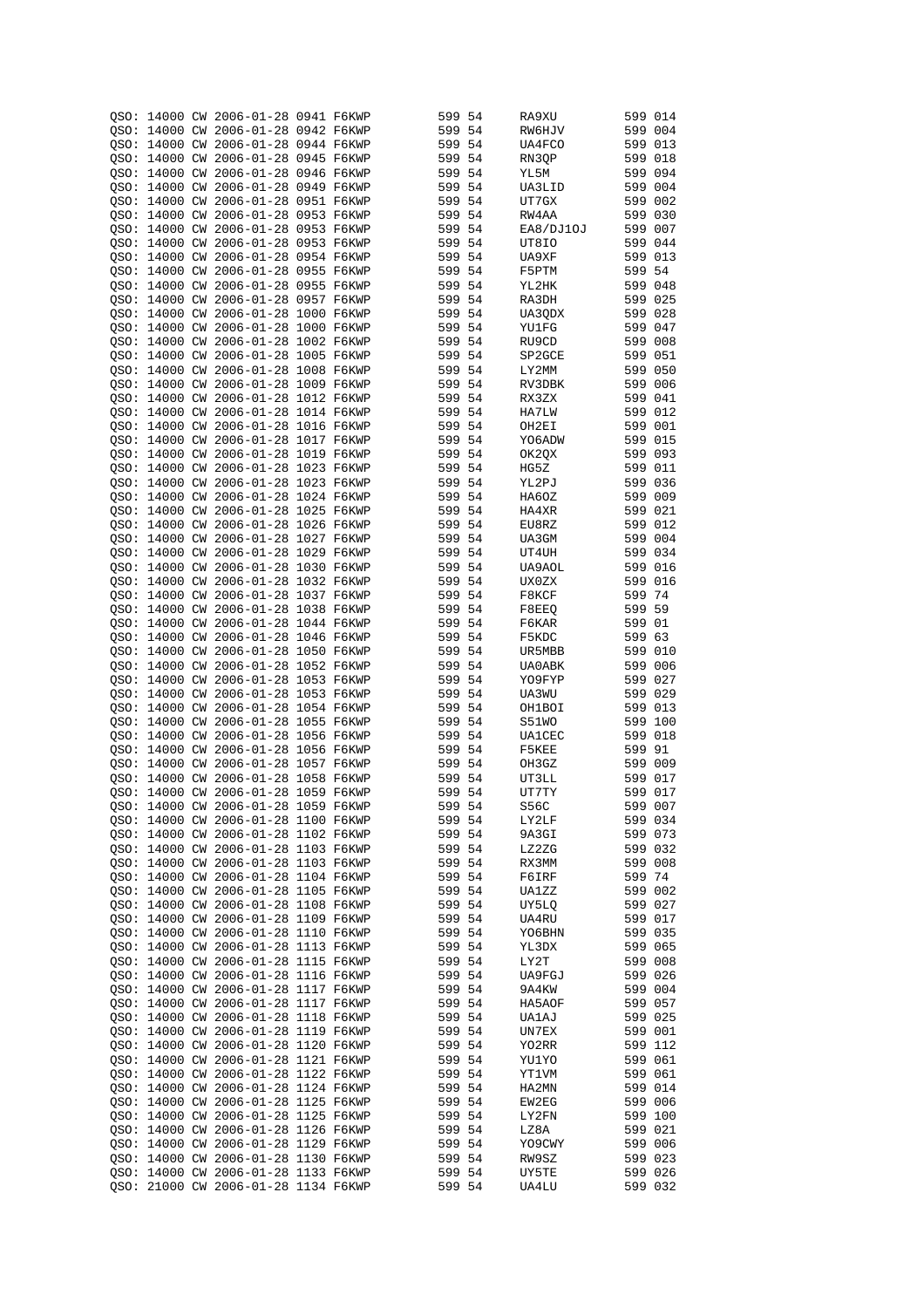| OSO:      |           |    | 21000 CW 2006-01-28 1135 F6KWP      |  | 599 54 |     | UA3QDX    | 599 073 |         |
|-----------|-----------|----|-------------------------------------|--|--------|-----|-----------|---------|---------|
|           |           |    | OSO: 21000 CW 2006-01-28 1137 F6KWP |  | 599 54 |     | RA9XU     | 599 040 |         |
|           |           |    |                                     |  |        |     |           |         |         |
|           |           |    | OSO: 21000 CW 2006-01-28 1138 F6KWP |  | 599 54 |     | RV9CQ     | 599 037 |         |
|           |           |    | OSO: 21000 CW 2006-01-28 1139 F6KWP |  | 599 54 |     | UA9XF     | 599 034 |         |
| OSO:      |           |    | 21000 CW 2006-01-28 1140 F6KWP      |  | 599 54 |     | VK8AV     | 599 013 |         |
|           |           |    | OSO: 21000 CW 2006-01-28 1144 F6KWP |  | 599 54 |     | UA30IX    | 599 031 |         |
| OSO:      |           |    | 21000 CW 2006-01-28 1147 F6KWP      |  | 599 54 |     | RU9CD     | 599 023 |         |
|           |           |    |                                     |  |        |     |           |         |         |
|           |           |    | OSO: 14000 CW 2006-01-28 1154 F6KWP |  | 599 54 |     | F8BBL     | 599 33  |         |
| OSO:      |           |    | 14000 CW 2006-01-28 1157 F6KWP      |  | 599 54 |     | F6KDF     | 599 69  |         |
| QSO:      |           |    | 14000 CW 2006-01-28 1159 F6KWP      |  | 599 54 |     | IT9ZAU    | 599 008 |         |
| OSO:      |           |    | 14000 CW 2006-01-28 1204 F6KWP      |  | 599 54 |     | TM1TTT    | 599 54  |         |
| QSO:      |           |    | 14000 CW 2006-01-28 1206 F6KWP      |  | 599 54 |     | UA3ABW    | 599 010 |         |
|           |           |    |                                     |  |        |     |           |         |         |
|           |           |    | OSO: 14000 CW 2006-01-28 1210 F6KWP |  | 599 54 |     | F6DTZ     | 599 65  |         |
|           |           |    | QSO: 14000 CW 2006-01-28 1211 F6KWP |  | 599 54 |     | F6HKS     | 599 81  |         |
|           |           |    | OSO: 14000 CW 2006-01-28 1213 F6KWP |  | 599    | 54  | F6KAV     | 599 33  |         |
|           |           |    | OSO: 14000 CW 2006-01-28 1215 F6KWP |  | 599    | 54  | F8KGH     | 599 83  |         |
|           |           |    | OSO: 14000 CW 2006-01-28 1220 F6KWP |  | 599 54 |     | LZ1WJ     | 599 004 |         |
|           |           |    | QSO: 14000 CW 2006-01-28 1221 F6KWP |  |        |     |           |         |         |
|           |           |    |                                     |  | 599 54 |     | IT90RA    | 599 003 |         |
|           |           |    | QSO: 14000 CW 2006-01-28 1222 F6KWP |  | 599 54 |     | UA3TAO    | 599 023 |         |
|           |           |    | QSO: 14000 CW 2006-01-28 1222 F6KWP |  | 599    | 54  | Y08AJG    | 599 008 |         |
| OSO:      |           |    | 14000 CW 2006-01-28 1226 F6KWP      |  | 599 54 |     | F5LCU     | 599 31  |         |
| OSO:      |           |    | 14000 CW 2006-01-28 1228 F6KWP      |  | 599 54 |     | YO4AAC    | 599 028 |         |
|           |           |    |                                     |  |        |     |           |         |         |
| OSO:      | 7000      |    | CW 2006-01-28 1230 F6KWP            |  | 599 54 |     | F6IIT     | 599 86  |         |
| OSO:      | 7000      | СW | 2006-01-28 1233 F6KWP               |  | 599 54 |     | F6KGI     | 599 11  |         |
| QSO:      | 7000      |    | CW 2006-01-28 1234 F6KWP            |  | 599 54 |     | F8CSB     | 599 80  |         |
| QSO:      | 7000      |    | CW 2006-01-28 1236 F6KWP            |  | 599 54 |     | DL2FCA    | 599 117 |         |
| OSO:      | 7000      | CW | 2006-01-28 1237 F6KWP               |  | 599 54 |     | F5KKD     | 599 93  |         |
|           |           |    |                                     |  |        |     |           |         |         |
| QSO:      | 7000      | СW | 2006-01-28 1238 F6KWP               |  | 599    | 54  | DL5KUD    | 599 116 |         |
| OSO:      | 7000      | СW | 2006-01-28 1239 F6KWP               |  | 599 54 |     | DF1IAQ    | 599 061 |         |
| QSO:      | 7000      | СW | 2006-01-28 1240 F6KWP               |  | 599 54 |     | F5KEQ     | 599     | 44      |
| OSO:      | 7000      | СW | 2006-01-28 1241 F6KWP               |  | 599 54 |     | F6KAR     | 599 01  |         |
| QSO:      | 7000      | СW | 2006-01-28 1245 F6KWP               |  | 599    | 54  | F5SIE     | 599     | 34      |
|           |           |    |                                     |  |        |     |           |         |         |
| QSO: 7000 |           | СW | 2006-01-28 1247 F6KWP               |  | 599 54 |     | F6ETS     | 599 23  |         |
| QSO:      | 7000      | СW | 2006-01-28 1248 F6KWP               |  | 599    | -54 | F5ICC     | 599     | 24      |
| QSO: 7000 |           | СW | 2006-01-28 1249 F6KWP               |  | 599 54 |     | F8BXS     | 599 01  |         |
| QSO:      | 7000      | СW | 2006-01-28 1250 F6KWP               |  | 599    | -54 | F6BCW     | 599     | 71      |
| QSO: 7000 |           | СW | 2006-01-28 1252 F6KWP               |  | 599 54 |     | F8DYD     | 599 86  |         |
|           |           |    |                                     |  |        |     |           |         |         |
| QSO:      | 7000      | СW | 2006-01-28 1253 F6KWP               |  | 599    | 54  | F5KLE     | 599     | 30      |
| OSO: 7000 |           | СW | 2006-01-28 1253 F6KWP               |  | 599    | -54 | F8KFE     | 599 50  |         |
| QSO:      | 7000      | СW | 2006-01-28 1255 F6KWP               |  | 599    | 54  | F8EHI     | 599     | 65      |
| QSO: 7000 |           | СW | 2006-01-28 1256 F6KWP               |  | 599 54 |     | F5KCH     | 599 58  |         |
| QSO:      | 7000      | СW | 2006-01-28 1258 F6KWP               |  | 599    | 54  | F6DIS     | 599     | -73     |
|           |           |    | 2006-01-28 1259 F6KWP               |  | 599 54 |     |           |         |         |
| QSO: 7000 |           | CW |                                     |  |        |     | F50QJ     | 599 79  |         |
| QSO: 7000 |           | СW | 2006-01-28 1300 F6KWP               |  | 599    | -54 | F6JOU     | 599     | 74      |
| QSO: 7000 |           | СW | 2006-01-28 1302 F6KWP               |  | 599 54 |     | OK2BV     | 599 008 |         |
| QSO: 7000 |           | CW | 2006-01-28 1303 F6KWP               |  | 599 54 |     | F6FSW     | 599     | 33      |
| QSO: 7000 |           | СW | 2006-01-28 1304 F6KWP               |  | 599 54 |     | DL2NBY    | 599 046 |         |
|           |           |    |                                     |  |        |     |           |         |         |
| QSO:      | 7000      | СW | 2006-01-28 1304 F6KWP               |  | 599 54 |     | F8LDX/ORP | 599     | 50      |
| QSO: 7000 |           |    | CW 2006-01-28 1305 F6KWP            |  | 599 54 |     | F5SBS     | 599 64  |         |
| QSO: 7000 |           |    | CW 2006-01-28 1308 F6KWP            |  | 599 54 |     | F6KTW     | 599 87  |         |
|           | QSO: 7000 |    | CW 2006-01-28 1309 F6KWP            |  | 599 54 |     | F6DYX     | 599 49  |         |
|           | QSO: 7000 |    | CW 2006-01-28 1311 F6KWP            |  | 599 54 |     | F5TVG     | 599 94  |         |
|           |           |    |                                     |  |        |     |           |         |         |
|           | OSO: 7000 |    | CW 2006-01-28 1314 F6KWP            |  | 599 54 |     | F6IGF     | 599 62  |         |
|           | QSO: 7000 |    | CW 2006-01-28 1317 F6KWP            |  | 599 54 |     | F5NBX     | 599 87  |         |
|           | QSO: 7000 |    | CW 2006-01-28 1319 F6KWP            |  | 599 54 |     | F5UL      | 599 74  |         |
|           | OSO: 7000 |    | CW 2006-01-28 1321 F6KWP            |  | 599 54 |     | F6IPS     | 599 50  |         |
|           |           |    | QSO: 14000 CW 2006-01-28 1323 F6KWP |  | 599 54 |     | F6KNB     | 599 33  |         |
|           |           |    | QSO: 14000 CW 2006-01-28 1325 F6KWP |  |        |     |           | 599 09  |         |
|           |           |    |                                     |  | 599 54 |     | F6DEV     |         |         |
|           |           |    | OSO: 14000 CW 2006-01-28 1326 F6KWP |  | 599 54 |     | F6GPT     | 599 33  |         |
|           |           |    | QSO: 14000 CW 2006-01-28 1327 F6KWP |  | 599 54 |     | F6KPW     | 599 33  |         |
|           |           |    | QSO: 14000 CW 2006-01-28 1329 F6KWP |  | 599 54 |     | F8XX      | 599 30  |         |
|           |           |    | QSO: 14000 CW 2006-01-28 1331 F6KWP |  | 599 54 |     | LY1BX     |         | 599 075 |
|           |           |    |                                     |  |        |     |           |         |         |
|           |           |    | QSO: 14000 CW 2006-01-28 1332 F6KWP |  | 599 54 |     | F5KDR     | 599 85  |         |
|           |           |    | OSO: 14000 CW 2006-01-28 1341 F6KWP |  | 599 54 |     | F6KEH     | 599 34  |         |
|           |           |    | QSO: 14000 CW 2006-01-28 1344 F6KWP |  | 599 54 |     | F8BPN     | 599 19  |         |
|           |           |    | QSO: 14000 CW 2006-01-28 1345 F6KWP |  | 599 54 |     | VE2XAA    |         | 599 036 |
|           |           |    | QSO: 14000 CW 2006-01-28 1355 F6KWP |  | 599 54 |     | F6DKV     | 599 83  |         |
|           |           |    |                                     |  |        |     |           |         |         |
|           |           |    | QSO: 14000 CW 2006-01-28 1358 F6KWP |  | 599 54 |     | RU4WE     |         | 599 012 |
|           |           |    | QSO: 14000 CW 2006-01-28 1359 F6KWP |  | 599 54 |     | TK5KT     | 599 2B  |         |
|           |           |    | QSO: 14000 CW 2006-01-28 1401 F6KWP |  | 599 54 |     | F5NHJ     | 599 06  |         |
|           |           |    | QSO: 14000 CW 2006-01-28 1405 F6KWP |  | 599 54 |     | UY3AW     | 599 001 |         |
|           |           |    | QSO: 14000 CW 2006-01-28 1407 F6KWP |  | 599 54 |     | DL2FCA    |         | 599 148 |
|           |           |    |                                     |  |        |     |           |         |         |
|           |           |    | QSO: 14000 CW 2006-01-28 1408 F6KWP |  | 599 54 |     | F5IUZ     | 599 13  |         |
|           |           |    | QSO: 14000 CW 2006-01-28 1409 F6KWP |  | 599 54 |     | LA7SI     |         | 599 031 |
|           |           |    | QSO: 14000 CW 2006-01-28 1411 F6KWP |  | 599 54 |     | K3VP      |         | 599 002 |
|           |           |    | QSO: 14000 CW 2006-01-28 1412 F6KWP |  | 599 54 |     | F5RPB     | 599 26  |         |
|           |           |    | QSO: 14000 CW 2006-01-28 1417 F6KWP |  | 599 54 |     | K4RUM     | 599 005 |         |
|           |           |    |                                     |  |        |     |           |         |         |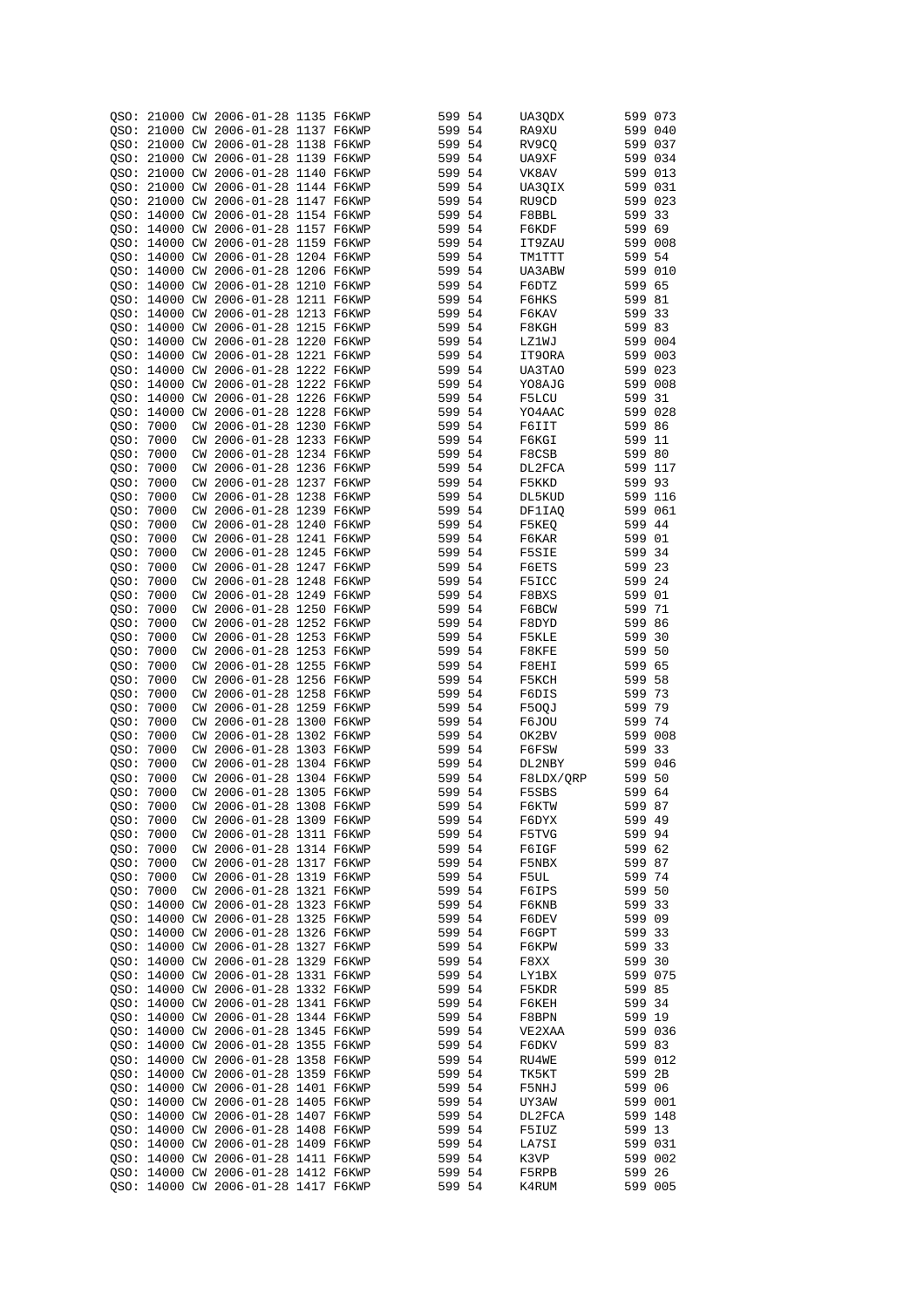|           |           | OSO: 14000 CW 2006-01-28 1422 F6KWP |  | 599 54 |     | K2SHZ             | 599 002 |     |
|-----------|-----------|-------------------------------------|--|--------|-----|-------------------|---------|-----|
|           |           |                                     |  |        |     |                   |         |     |
|           |           | OSO: 14000 CW 2006-01-28 1424 F6KWP |  | 599 54 |     | K2TQC             | 599 019 |     |
|           |           | OSO: 14000 CW 2006-01-28 1429 F6KWP |  | 599 54 |     | F6KUQ             | 599 33  |     |
|           |           | OSO: 14000 CW 2006-01-28 1430 F6KWP |  | 599 54 |     | LZ7T              | 599 019 |     |
|           |           |                                     |  |        |     |                   |         |     |
|           |           | OSO: 14000 CW 2006-01-28 1435 F6KWP |  | 599 54 |     | F6KDL             | 599 68  |     |
|           |           | OSO: 14000 CW 2006-01-28 1444 F6KWP |  | 599 54 |     | F5JMI             | 599 84  |     |
|           |           | QSO: 14000 CW 2006-01-28 1446 F6KWP |  | 599 54 |     | DL5KUD            | 599 133 |     |
|           |           |                                     |  |        |     |                   |         |     |
|           |           | QSO: 14000 CW 2006-01-28 1447 F6KWP |  | 599 54 |     | FM5CW             | 599 FM  |     |
|           |           | OSO: 14000 CW 2006-01-28 1449 F6KWP |  | 599    | 54  | ON4KJ             | 599 021 |     |
|           |           | OSO: 14000 CW 2006-01-28 1450 F6KWP |  | 599 54 |     | K5ME              | 599 004 |     |
|           |           |                                     |  |        |     |                   |         |     |
|           |           | OSO: 14000 CW 2006-01-28 1451 F6KWP |  | 599 54 |     | CT3EE             | 599 018 |     |
|           |           | OSO: 14000 CW 2006-01-28 1454 F6KWP |  | 599    | 54  | F6FTB             | 599 21  |     |
|           |           | OSO: 14000 CW 2006-01-28 1455 F6KWP |  | 599 54 |     | K2LP              | 599 003 |     |
|           |           |                                     |  |        |     |                   |         |     |
|           |           | QSO: 14000 CW 2006-01-28 1456 F6KWP |  | 599 54 |     | YU1KA             | 599 005 |     |
| OSO:      |           | 14000 CW 2006-01-28 1457 F6KWP      |  | 599 54 |     | F6BCW             | 599 71  |     |
| OSO:      |           | 14000 CW 2006-01-28 1458 F6KWP      |  | 599 54 |     | W2EZB             | 599 004 |     |
|           |           |                                     |  | 599 54 |     |                   |         |     |
|           |           | QSO: 14000 CW 2006-01-28 1500 F6KWP |  |        |     | F6CLN             | 599 31  |     |
|           |           | QSO: 14000 CW 2006-01-28 1502 F6KWP |  | 599 54 |     | RA6YDX            | 599 020 |     |
| OSO:      |           | 14000 CW 2006-01-28 1503 F6KWP      |  | 599 54 |     | RZ30V             | 599 005 |     |
|           |           | 14000 CW 2006-01-28 1505 F6KWP      |  | 599 54 |     |                   | 599 027 |     |
| QSO:      |           |                                     |  |        |     | CT1ANO            |         |     |
|           |           | OSO: 14000 CW 2006-01-28 1506 F6KWP |  | 599 54 |     | DL8DXL            | 599 145 |     |
| OSO:      |           | 21000 CW 2006-01-28 1511 F6KWP      |  | 599 54 |     | F <sub>2GL</sub>  | 599 89  |     |
| OSO:      |           | 21000 CW 2006-01-28 1513 F6KWP      |  | 599 54 |     | ZF2NT             | 599 006 |     |
|           |           |                                     |  |        |     |                   |         |     |
| OSO:      |           | 21000 CW 2006-01-28 1515 F6KWP      |  | 599 54 |     | F5MOO             | 599     | 37  |
| OSO:      |           | 21000 CW 2006-01-28 1516 F6KWP      |  | 599 54 |     | F6BNH             | 599 74  |     |
| OSO:      |           | 21000 CW 2006-01-28 1517 F6KWP      |  | 599 54 |     | F6CLN             | 599     | -31 |
|           |           |                                     |  |        |     |                   |         |     |
| OSO:      |           | 21000 CW 2006-01-28 1518 F6KWP      |  | 599 54 |     | K8GL              | 599 015 |     |
| QSO:      |           | 21000 CW 2006-01-28 1520 F6KWP      |  | 599    | -54 | F6KDF             | 599     | 69  |
|           |           | QSO: 21000 CW 2006-01-28 1525 F6KWP |  | 599 54 |     | F6BGG             | 599 74  |     |
|           |           |                                     |  |        |     |                   |         |     |
| QSO:      |           | 21000 CW 2006-01-28 1527 F6KWP      |  | 599    | -54 | N <sub>2</sub> UN | 599 027 |     |
|           |           | QSO: 21000 CW 2006-01-28 1528 F6KWP |  | 599 54 |     | F6KNB             | 599 33  |     |
| QSO:      |           | 14000 CW 2006-01-28 1539 F6KWP      |  | 599    | 54  | K2PGB             | 599 006 |     |
|           |           |                                     |  |        |     |                   |         |     |
|           |           | OSO: 14000 CW 2006-01-28 1540 F6KWP |  | 599 54 |     | DJ9RR             | 599 024 |     |
|           |           | OSO: 14000 CW 2006-01-28 1541 F6KWP |  | 599    | 54  | F6KFA             | 599 92  |     |
|           |           | OSO: 14000 CW 2006-01-28 1542 F6KWP |  | 599 54 |     | KF2JK             | 599 017 |     |
|           |           |                                     |  |        |     |                   |         |     |
|           |           | OSO: 14000 CW 2006-01-28 1544 F6KWP |  | 599    | 54  | W1END             | 599 003 |     |
|           |           | OSO: 14000 CW 2006-01-28 1545 F6KWP |  | 599 54 |     | VA3ATT            | 599 018 |     |
|           |           | OSO: 14000 CW 2006-01-28 1546 F6KWP |  | 599 54 |     | IT9RZU            | 599 018 |     |
|           |           |                                     |  |        |     |                   |         |     |
|           |           | OSO: 14000 CW 2006-01-28 1547 F6KWP |  | 599 54 |     | DL9FDC            | 599 001 |     |
|           |           | OSO: 14000 CW 2006-01-28 1549 F6KWP |  | 599 54 |     | F5HTK             | 599     | -31 |
|           |           | OSO: 14000 CW 2006-01-28 1551 F6KWP |  | 599 54 |     | RA3ZC             | 599 035 |     |
|           |           | OSO: 14000 CW 2006-01-28 1554 F6KWP |  | 599 54 |     |                   | 599 093 |     |
|           |           |                                     |  |        |     | EA4BF             |         |     |
|           |           | OSO: 14000 CW 2006-01-28 1555 F6KWP |  | 599 54 |     | HB9CVQ            | 599 098 |     |
|           |           | OSO: 14000 CW 2006-01-28 1556 F6KWP |  | 599 54 |     | S580              | 599 126 |     |
|           |           | OSO: 14000 CW 2006-01-28 1557 F6KWP |  | 599 54 |     | W9OA              | 599 021 |     |
|           |           |                                     |  |        |     |                   |         |     |
|           |           | OSO: 14000 CW 2006-01-28 1558 F6KWP |  | 599 54 |     | VO1TK             | 599 017 |     |
|           |           | OSO: 14000 CW 2006-01-28 1606 F6KWP |  | 599 54 |     | F6KHM             | 599 29  |     |
|           |           | OSO: 14000 CW 2006-01-28 1608 F6KWP |  | 599 54 |     | F6KEQ             | 599 44  |     |
|           |           |                                     |  |        |     |                   |         |     |
|           |           | OSO: 14000 CW 2006-01-28 1610 F6KWP |  | 599 54 |     | F6KKH             | 599 11  |     |
|           |           | QSO: 14000 CW 2006-01-28 1614 F6KWP |  | 599 54 |     | GM3JKH            | 599 059 |     |
|           |           | QSO: 14000 CW 2006-01-28 1615 F6KWP |  | 599 54 |     | F5POJ             | 599 02  |     |
|           |           |                                     |  |        |     |                   |         |     |
|           |           | QSO: 14000 CW 2006-01-28 1616 F6KWP |  | 599 54 |     | F6CTT             | 599 35  |     |
|           |           | OSO: 14000 CW 2006-01-28 1619 F6KWP |  | 599 54 |     | F5VHY             | 599 47  |     |
|           |           | OSO: 14000 CW 2006-01-28 1620 F6KWP |  | 599 54 |     | F6KJX             | 599 41  |     |
|           |           |                                     |  |        |     |                   |         |     |
|           |           | QSO: 14000 CW 2006-01-28 1622 F6KWP |  | 599 54 |     | F2GL              | 599 89  |     |
|           |           | QSO: 14000 CW 2006-01-28 1627 F6KWP |  | 599 54 |     | F6IPS             | 599 50  |     |
|           |           | QSO: 14000 CW 2006-01-28 1630 F6KWP |  | 599 54 |     | F6DOZ             | 599 02  |     |
|           |           | QSO: 14000 CW 2006-01-28 1632 F6KWP |  | 599 54 |     | EA7NW             | 599 033 |     |
|           |           |                                     |  |        |     |                   |         |     |
|           | QSO: 7000 | CW 2006-01-28 1637 F6KWP            |  | 599 54 |     | GM3JKS            | 599 066 |     |
|           | QSO: 7000 | CW 2006-01-28 1637 F6KWP            |  | 599 54 |     | F5UKL             | 599 64  |     |
|           | OSO: 7000 | CW 2006-01-28 1639 F6KWP            |  | 599 54 |     | F5XX              | 599 81  |     |
|           |           |                                     |  |        |     |                   |         |     |
|           | OSO: 7000 | CW 2006-01-28 1640 F6KWP            |  | 599 54 |     | F6AUS             | 599 79  |     |
|           | OSO: 7000 | CW 2006-01-28 1642 F6KWP            |  | 599 54 |     | LA5UF             | 599 104 |     |
| QSO: 7000 |           | CW 2006-01-28 1644 F6KWP            |  | 599 54 |     | F5PRH             | 599 41  |     |
|           |           |                                     |  |        |     |                   |         |     |
| QSO: 7000 |           | CW 2006-01-28 1646 F6KWP            |  | 599 54 |     | F6KEH             | 599 34  |     |
| QSO: 7000 |           | CW 2006-01-28 1652 F6KWP            |  | 599 54 |     | F8KGH             | 599 83  |     |
| QSO: 7000 |           | CW 2006-01-28 1652 F6KWP            |  | 599 54 |     | F8XX              | 599 30  |     |
|           |           | CW 2006-01-28 1653 F6KWP            |  |        |     |                   |         |     |
| QSO: 7000 |           |                                     |  | 599 54 |     | F6DTZ             | 599 65  |     |
| QSO: 7000 |           | CW 2006-01-28 1654 F6KWP            |  | 599 54 |     | G0WHO             | 599 010 |     |
| QSO: 7000 |           | CW 2006-01-28 1655 F6KWP            |  | 599 54 |     | F5LTH             | 599 13  |     |
| QSO: 7000 |           | CW 2006-01-28 1656 F6KWP            |  | 599 54 |     | S580              | 599 144 |     |
|           |           |                                     |  |        |     |                   |         |     |
| QSO: 7000 |           | CW 2006-01-28 1657 F6KWP            |  | 599 54 |     | CT1ANO            | 599 048 |     |
| QSO: 7000 |           | CW 2006-01-28 1657 F6KWP            |  | 599 54 |     | F6GKL             | 599 66  |     |
|           | QSO: 7000 | CW 2006-01-28 1659 F6KWP            |  | 599 54 |     | YO9WF             | 599 024 |     |
|           |           |                                     |  |        |     |                   |         |     |
| QSO: 7000 |           | CW 2006-01-28 1701 F6KWP            |  | 599 54 |     | I2AZ              | 599 087 |     |
| QSO: 7000 |           | CW 2006-01-28 1705 F6KWP            |  | 599 54 |     | F5SDD             | 599 13  |     |
| QSO: 7000 |           | CW 2006-01-28 1708 F6KWP            |  | 599 54 |     | DL3KWF            | 599 041 |     |
|           |           |                                     |  |        |     |                   |         |     |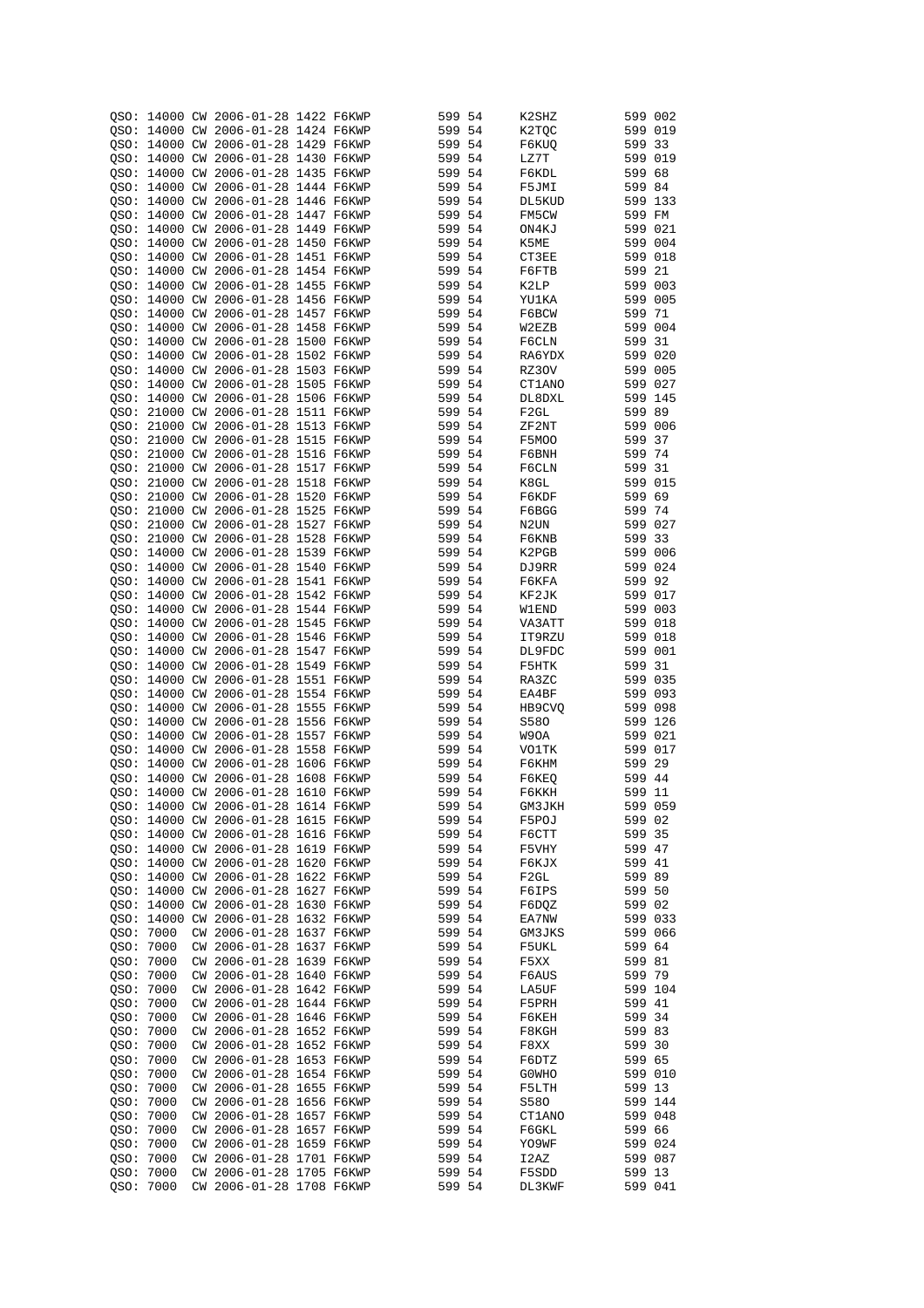| QSO:      | 7000      |           | CW 2006-01-28 1708 F6KWP |  | 599    | -54  | G3URA         | 599 006 |          |
|-----------|-----------|-----------|--------------------------|--|--------|------|---------------|---------|----------|
|           |           |           |                          |  |        |      |               |         |          |
| OSO: 7000 |           |           | CW 2006-01-28 1709 F6KWP |  | 599 54 |      | OK1BA         | 599 117 |          |
| OSO: 7000 |           |           | CW 2006-01-28 1709 F6KWP |  | 599 54 |      | SP1DPA        | 599 105 |          |
|           |           |           |                          |  |        |      |               |         |          |
| QSO:      | 7000      |           | CW 2006-01-28 1710 F6KWP |  | 599 54 |      | F6GRU         | 599 19  |          |
| QSO:      | 7000      |           | CW 2006-01-28 1711 F6KWP |  | 599 54 |      | DL4BBJ        | 599 124 |          |
| QSO:      | 7000      |           | CW 2006-01-28 1712 F6KWP |  | 599 54 |      | EC7DIK        | 599 032 |          |
|           |           |           |                          |  |        |      |               |         |          |
| QSO:      | 7000      |           | CW 2006-01-28 1715 F6KWP |  | 599 54 |      | G5LP          | 599 035 |          |
| QSO:      | 7000      |           | CW 2006-01-28 1716 F6KWP |  | 599 54 |      | F4UKG         | 599 19  |          |
| OSO:      | 7000      |           | CW 2006-01-28 1717 F6KWP |  | 599 54 |      | RW4AA         | 599 193 |          |
|           |           |           |                          |  |        |      |               |         |          |
| QSO:      | 7000      |           | CW 2006-01-28 1717 F6KWP |  | 599 54 |      | DF2CH         | 599 016 |          |
| QSO:      | 7000      |           | CW 2006-01-28 1718 F6KWP |  | 599 54 |      | F5NHJ         | 599 06  |          |
| QSO:      | 7000      |           | CW 2006-01-28 1719 F6KWP |  | 599 54 |      | F6FII         | 599 22  |          |
|           |           |           |                          |  | 599 54 |      |               |         |          |
| QSO:      | 7000      |           | CW 2006-01-28 1719 F6KWP |  |        |      | F6AEW         | 599 53  |          |
| QSO:      | 7000      |           | CW 2006-01-28 1720 F6KWP |  | 599 54 |      | DK4WF         | 599 095 |          |
| OSO:      | 7000      |           | CW 2006-01-28 1722 F6KWP |  | 599 54 |      | F5TVL         | 599 01  |          |
|           |           |           |                          |  | 599 54 |      |               | 599 42  |          |
| QSO:      | 7000      |           | CW 2006-01-28 1724 F6KWP |  |        |      | F6FCZ         |         |          |
| QSO:      | 7000      |           | CW 2006-01-28 1725 F6KWP |  | 599 54 |      | F5APQ         | 599 62  |          |
| QSO:      | 7000      |           | CW 2006-01-28 1728 F6KWP |  | 599 54 |      | SP2HPM        | 599 018 |          |
|           | 7000      |           | CW 2006-01-28 1730 F6KWP |  | 599 54 |      |               | 599 49  |          |
| QSO:      |           |           |                          |  |        |      | F1DUZ         |         |          |
| QSO:      | 7000      |           | CW 2006-01-28 1731 F6KWP |  | 599 54 |      | <b>DL1RTS</b> | 599 034 |          |
| OSO:      | 7000      |           | CW 2006-01-28 1731 F6KWP |  | 599 54 |      | F8KCF         | 599 74  |          |
| QSO:      | 7000      |           | CW 2006-01-28 1732 F6KWP |  | 599    | 54   | SP4GHL        | 599 018 |          |
|           |           |           |                          |  |        |      |               |         |          |
| OSO:      | 7000      |           | CW 2006-01-28 1733 F6KWP |  | 599 54 |      | ON4LDU        | 599 001 |          |
| QSO:      | 7000      | CW.       | 2006-01-28 1734 F6KWP    |  | 599    | 54   | F6GUR         | 599 59  |          |
| QSO: 7000 |           |           | CW 2006-01-28 1736 F6KWP |  | 599 54 |      | IK2IKW        | 599 003 |          |
|           |           |           |                          |  |        |      |               |         |          |
| QSO:      | 7000      | CW        | 2006-01-28 1739 F6KWP    |  | 599    | - 54 | F6CZO         | 599 73  |          |
| QSO:      | 7000      | CW        | 2006-01-28 1740 F6KWP    |  | 599 54 |      | DL8UAT        | 599 009 |          |
| QSO:      | 7000      | CM        | 2006-01-28 1745 F6KWP    |  | 599    | 54   | F6IQA         | 599     | 33       |
| QSO: 7000 |           | CW        | 2006-01-28 1745 F6KWP    |  | 599 54 |      |               | 599 80  |          |
|           |           |           |                          |  |        |      | F5INJ         |         |          |
| QSO:      | 7000      | CW        | 2006-01-28 1745 F6KWP    |  | 599    | 54   | F5CMP         | 599     | 59       |
| QSO: 7000 |           | CW        | 2006-01-28 1746 F6KWP    |  | 599 54 |      | F50ZC         | 599 49  |          |
| OSO:      | 7000      | CW        | 2006-01-28 1746 F6KWP    |  | 599    | 54   | F6KNB         | 599     | 33       |
|           |           |           |                          |  |        |      |               |         |          |
| OSO: 7000 |           | CW        | 2006-01-28 1747 F6KWP    |  | 599 54 |      | DL8DXL        | 599 178 |          |
| QSO:      | 7000      | CW        | 2006-01-28 1748 F6KWP    |  | 599    | 54   | F6KAV         | 599     | 33       |
| OSO: 7000 |           | CW        | 2006-01-28 1749 F6KWP    |  | 599 54 |      | EA7MT         | 599 009 |          |
|           | 7000      | CW        | 2006-01-28 1749 F6KWP    |  | 599    | 54   | TM5J          | 599 03  |          |
| QSO:      |           |           |                          |  |        |      |               |         |          |
| OSO: 7000 |           | CW        | 2006-01-28 1750 F6KWP    |  | 599 54 |      | G3VPS         | 599 027 |          |
| QSO: 7000 |           | CW        | 2006-01-28 1753 F6KWP    |  | 599    | -54  | DL6YRM        | 599 051 |          |
| OSO: 7000 |           | CW        | 2006-01-28 1753 F6KWP    |  | 599 54 |      | DF6MU         | 599 032 |          |
|           |           |           |                          |  |        |      |               |         |          |
| QSO: 7000 |           | CW        | 2006-01-28 1755 F6KWP    |  | 599    | -54  | YL2CV         | 599 187 |          |
| QSO: 7000 |           | CW        | 2006-01-28 1758 F6KWP    |  | 599 54 |      | F5KDR         | 599 85  |          |
| QSO: 7000 |           | CW        | 2006-01-28 1800 F6KWP    |  | 599 54 |      | OK2EC         | 599 128 |          |
| QSO: 7000 |           | CW        | 2006-01-28 1801 F6KWP    |  | 599 54 |      |               | 599 064 |          |
|           |           |           |                          |  |        |      | UA3DMO        |         |          |
| OSO:      | 7000      | <b>CW</b> | 2006-01-28 1802 F6KWP    |  | 599    | -54  | F5LCU         | 599 31  |          |
| QSO:      | 7000      | CW.       | 2006-01-28 1803 F6KWP    |  | 599 54 |      | F8BXI         | 599 91  |          |
| QSO:      | 7000      |           | CW 2006-01-28 1805 F6KWP |  | 599 54 |      | S52AU         | 599 166 |          |
|           |           |           |                          |  |        |      |               |         |          |
| OSO:      | 7000      | CW        | 2006-01-28 1806 F6KWP    |  | 599 54 |      | F6BMS         | 599 92  |          |
| OSO:      | 7000      | CW        | 2006-01-28 1807 F6KWP    |  | 599 54 |      | F3PZ          | 599 56  |          |
| QSO:      | 3500      |           | CW 2006-01-28 1813 F6KWP |  | 599 54 |      | F5PHW         | 599 30  |          |
|           |           |           |                          |  |        |      |               |         |          |
| QSO: 3500 |           |           | CW 2006-01-28 1814 F6KWP |  | 599 54 |      | F6KFA         | 599 92  |          |
|           | QSO: 3500 |           | CW 2006-01-28 1815 F6KWP |  | 599 54 |      | F6KJU         | 599 59  |          |
|           | QSO: 3500 |           | CW 2006-01-28 1815 F6KWP |  | 599 54 |      | PA2CHM        |         | 599 032  |
|           | QSO: 3500 |           | CW 2006-01-28 1817 F6KWP |  | 599 54 |      | F3CY          | 599 45  |          |
|           |           |           |                          |  |        |      |               |         |          |
| QSO: 3500 |           |           | CW 2006-01-28 1818 F6KWP |  | 599 54 |      | PA3BFH        | 599 079 |          |
|           | QSO: 3500 |           | CW 2006-01-28 1819 F6KWP |  | 599 54 |      | <b>DL1ARJ</b> | 599 016 |          |
|           | QSO: 3500 |           | CW 2006-01-28 1819 F6KWP |  | 599 54 |      | F2RW          | 599 88  |          |
|           |           |           |                          |  |        |      |               | 599 126 |          |
|           | QSO: 3500 |           | CW 2006-01-28 1821 F6KWP |  | 599 54 |      | DK1WU         |         |          |
|           | QSO: 3500 |           | CW 2006-01-28 1821 F6KWP |  | 599 54 |      | DL9FCD        | 599 033 |          |
|           | QSO: 3500 |           | CW 2006-01-28 1822 F6KWP |  | 599 54 |      | DL4FN         | 599 165 |          |
|           | QSO: 3500 |           | CW 2006-01-28 1823 F6KWP |  | 599 54 |      | G4TNI         | 599 089 |          |
|           |           |           |                          |  |        |      |               |         |          |
|           | OSO: 3500 |           | CW 2006-01-28 1824 F6KWP |  | 599 54 |      | YU1FG         | 599 116 |          |
|           | QSO: 3500 |           | CW 2006-01-28 1825 F6KWP |  | 599 54 |      | F6KEO         | 599 44  |          |
|           | QSO: 3500 |           | CW 2006-01-28 1827 F6KWP |  | 599 54 |      | HA1TI         | 599 116 |          |
|           |           |           |                          |  |        |      |               | 599 049 |          |
|           | QSO: 3500 |           | CW 2006-01-28 1828 F6KWP |  | 599 54 |      | DL1RTS        |         |          |
|           | QSO: 3500 |           | CW 2006-01-28 1828 F6KWP |  | 599 54 |      | DL8DXL        | 599 193 |          |
|           | QSO: 3500 |           | CW 2006-01-28 1830 F6KWP |  | 599 54 |      | F9OE          | 599 91  |          |
|           | QSO: 3500 |           | CW 2006-01-28 1831 F6KWP |  | 599 54 |      | F8AKC         | 599 63  |          |
|           |           |           |                          |  |        |      |               |         |          |
|           | QSO: 3500 |           | CW 2006-01-28 1831 F6KWP |  | 599 54 |      | <b>F1EUS</b>  | 599 13  |          |
|           | QSO: 3500 |           | CW 2006-01-28 1835 F6KWP |  | 599 54 |      | PA0IA         | 599 008 |          |
|           | QSO: 3500 |           | CW 2006-01-28 1839 F6KWP |  | 599 54 |      | SN6A          |         | 599 0067 |
| QSO: 3500 |           |           | CW 2006-01-28 1840 F6KWP |  | 599 54 |      | F6FTB         | 599 21  |          |
|           |           |           |                          |  |        |      |               |         |          |
| QSO: 3500 |           |           | CW 2006-01-28 1841 F6KWP |  | 599 54 |      | F6DTZ         | 599 65  |          |
| QSO: 3500 |           |           | CW 2006-01-28 1842 F6KWP |  | 599 54 |      | F6BHI         | 599 19  |          |
|           | QSO: 3500 |           | CW 2006-01-28 1843 F6KWP |  | 599 54 |      | F6KPW         | 599 33  |          |
|           |           |           |                          |  |        |      |               |         |          |
| QSO: 3500 |           |           | CW 2006-01-28 1844 F6KWP |  | 599 54 |      | F5TFU         | 599 14  |          |
| QSO: 3500 |           |           | CW 2006-01-28 1844 F6KWP |  | 599 54 |      | F5NOD         | 599 38  |          |
|           | QSO: 3500 |           | CW 2006-01-28 1845 F6KWP |  | 599 54 |      | G3VGR         | 599 022 |          |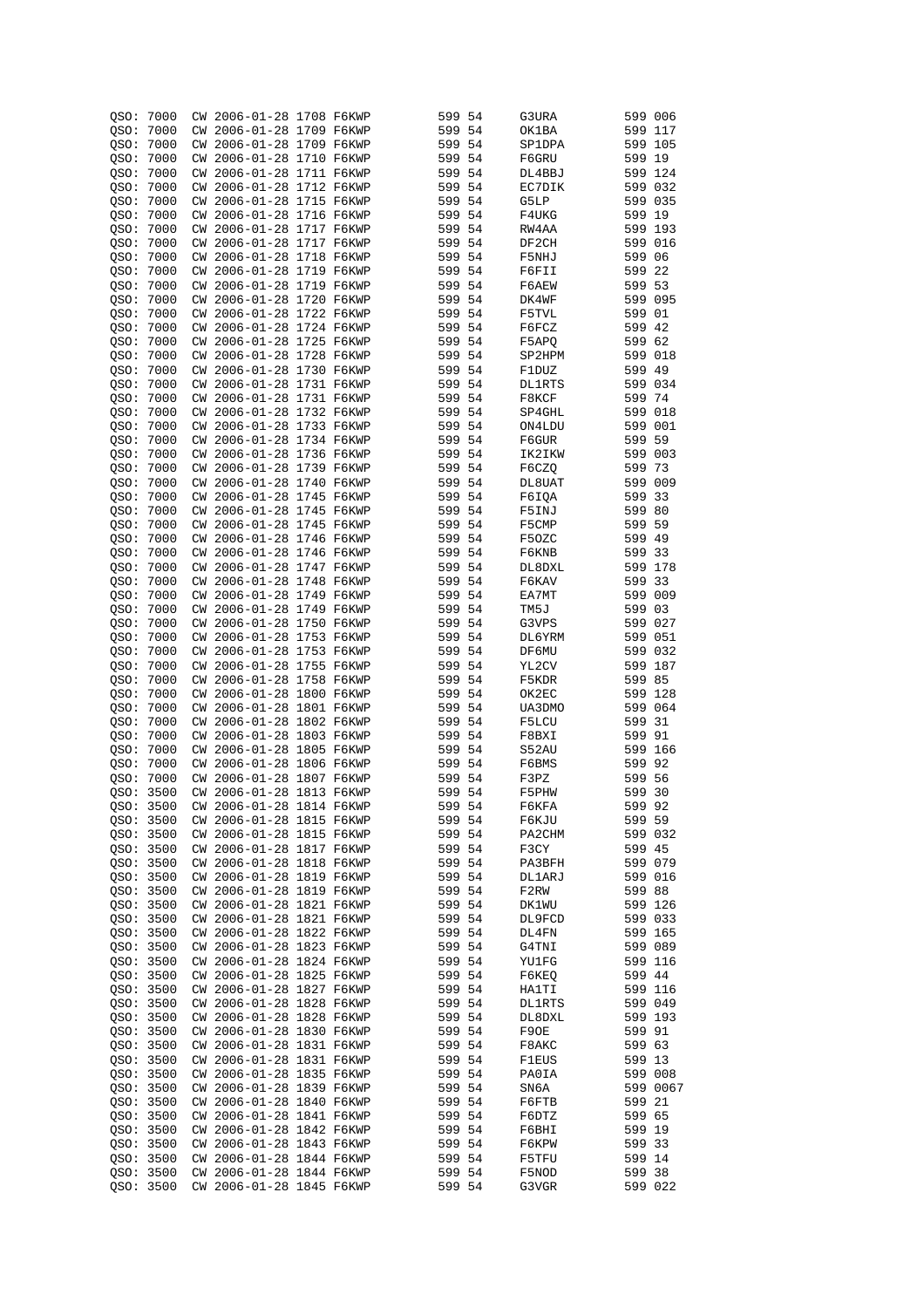| QSO:      | 3500                   |    | CW 2006-01-28 1846 F6KWP |  | 599 54 |      | F5UTN         | 599               | 27  |
|-----------|------------------------|----|--------------------------|--|--------|------|---------------|-------------------|-----|
|           | QSO: 3500              | СW | 2006-01-28 1847 F6KWP    |  | 599 54 |      | F8BVX         | 599 26            |     |
|           |                        |    |                          |  |        |      |               |                   |     |
|           | QSO: 3500              | CW | 2006-01-28 1848 F6KWP    |  | 599 54 |      | YL3CZ         | 599 080           |     |
|           | OSO: 3500              |    | CW 2006-01-28 1848 F6KWP |  | 599 54 |      | F6EAH         | 599 74            |     |
|           | QSO: 3500              |    | CW 2006-01-28 1849 F6KWP |  | 599 54 |      | F8DFP         | 599 63            |     |
|           | QSO: 3500              |    | CW 2006-01-28 1850 F6KWP |  | 599 54 |      | F5JRL         | 599 62            |     |
|           | OSO: 3500              |    | CW 2006-01-28 1851 F6KWP |  | 599 54 |      | F6EOO         | 599 44            |     |
| OSO: 3500 |                        |    | CW 2006-01-28 1854 F6KWP |  | 599 54 |      | F8BDQ         | 599 18            |     |
| QSO:      | 3500                   |    | CW 2006-01-28 1855 F6KWP |  | 599 54 |      | S51SX         | 599 001           |     |
|           |                        |    |                          |  |        |      |               |                   |     |
| QSO:      | 3500                   | СW | 2006-01-28 1857 F6KWP    |  | 599 54 |      | DL6OAP        | 599 023           |     |
| OSO:      | 3500                   |    | CW 2006-01-28 1901 F6KWP |  | 599    | 54   | F8DBF         | 599 29            |     |
| QSO:      | 3500                   |    | CW 2006-01-28 1901 F6KWP |  | 599    | 54   | <b>DL1NKS</b> | 599 073           |     |
| QSO:      | 3500                   |    | CW 2006-01-28 1902 F6KWP |  | 599    | 54   | F5UKL         | 599 64            |     |
| QSO:      | 3500                   |    | CW 2006-01-28 1903 F6KWP |  | 599 54 |      | OK2EC         | 599 145           |     |
| QSO:      | 3500                   |    | CW 2006-01-28 1903 F6KWP |  | 599    | 54   | YL2BJ         | 599 035           |     |
| QSO:      | 3500                   |    | CW 2006-01-28 1907 F6KWP |  | 599 54 |      | DL2JAW        | 599               | 011 |
|           | QSO: 3500              |    | CW 2006-01-28 1908 F6KWP |  | 599 54 |      | F5INJ         | 599 80            |     |
|           |                        |    |                          |  |        |      |               |                   |     |
| QSO: 3500 |                        |    | CW 2006-01-28 1909 F6KWP |  | 599 54 |      | F5LTU         | 599 47            |     |
| QSO: 3500 |                        |    | CW 2006-01-28 1912 F6KWP |  | 599 54 |      | OK1MKI        | 599 095           |     |
| QSO:      | 3500                   | СW | 2006-01-28 1912 F6KWP    |  | 599 54 |      | S52AU         | 599 188           |     |
| QSO:      | 3500                   |    | CW 2006-01-28 1913 F6KWP |  | 599 54 |      | TK5XN         | 599 2A            |     |
| QSO:      | 3500                   | СW | 2006-01-28 1915 F6KWP    |  | 599 54 |      | SP1DPA        | 599 117           |     |
| QSO:      | 3500                   |    | CW 2006-01-28 1918 F6KWP |  | 599 54 |      | 3Z8Z          | 599 121           |     |
| QSO:      | 3500                   | СW | 2006-01-28 1919 F6KWP    |  | 599 54 |      | OM3CFR        | 599 064           |     |
| QSO:      | 3500                   |    | CW 2006-01-28 1921 F6KWP |  | 599 54 |      | G4DBW         | 599 101           |     |
|           |                        |    |                          |  |        |      |               |                   |     |
| OSO:      | 3500                   |    | CW 2006-01-28 1922 F6KWP |  | 599 54 |      | PAOMIR        | 599 081           |     |
| QSO:      | 3500                   |    | CW 2006-01-28 1923 F6KWP |  | 599 54 |      | DF2EY         | 599 017           |     |
| QSO:      | 3500                   | СW | 2006-01-28 1924 F6KWP    |  | 599 54 |      | OE8VIE        | 599               | 040 |
| QSO:      | 3500                   |    | CW 2006-01-28 1925 F6KWP |  | 599 54 |      | F5IAE         | 599 18            |     |
| QSO:      | 3500                   | СW | 2006-01-28 1927 F6KWP    |  | 599 54 |      | PA0SHY        | 599 019           |     |
| QSO:      | 3500                   | СW | 2006-01-28 1928 F6KWP    |  | 599 54 |      | SP6LV         | 599 085           |     |
| QSO:      | 3500                   | СW | 2006-01-28 1929 F6KWP    |  | 599    | 54   | F6IJG         | 599               | 30  |
|           | QSO: 3500              |    |                          |  |        |      |               | 599 034           |     |
|           |                        | СW | 2006-01-28 1929 F6KWP    |  | 599 54 |      | DL6AG         |                   |     |
| QSO:      | 3500                   | СW | 2006-01-28 1935 F6KWP    |  | 599    | 54   | OM3TLE        | 599               | 042 |
|           | QSO: 3500              | СW | 2006-01-28 1936 F6KWP    |  | 599 54 |      | OK1FEK        | 599 030           |     |
| QSO:      | 3500                   | СW | 2006-01-28 1938 F6KWP    |  | 599    | 54   | F8MS          | 599               | 10  |
|           | QSO: 3500              | СW | 2006-01-28 1938 F6KWP    |  | 599 54 |      | YL2CV         | 599 206           |     |
| QSO:      | 3500                   | СW | 2006-01-28 1939 F6KWP    |  | 599    | -54  | F6DEO         | 599               | 95  |
|           | QSO: 3500              | СW | 2006-01-28 1940 F6KWP    |  | 599 54 |      | F6CNM         | 599 29            |     |
| QSO:      | 3500                   | СW | 2006-01-28 1941 F6KWP    |  | 599    | - 54 | SP6BAA        | 599               | 094 |
| QSO: 3500 |                        | СW | 2006-01-28 1950 F6KWP    |  | 599 54 |      | F8KRH/P       | 599 61            |     |
|           |                        |    |                          |  |        |      |               |                   |     |
| QSO: 3500 |                        | СW | 2006-01-28 1952 F6KWP    |  | 599 54 |      | F6ABI         | 599               | 50  |
|           | OSO: 3500              | СW | 2006-01-28 1953 F6KWP    |  | 599 54 |      | HA8VK         | 599 264           |     |
| QSO:      | 3500                   | СW | 2006-01-28 1956 F6KWP    |  | 599    | 54   | IZ1CUA        | 599               | 023 |
|           | QSO: 3500              | СW | 2006-01-28 1957 F6KWP    |  | 599 54 |      | F8BNV         | 599 35            |     |
| QSO:      | 3500                   | СW | 2006-01-28 1958 F6KWP    |  | 599 54 |      | F8CED         | 599 44            |     |
|           | QSO: 3500              | СW | 2006-01-28 1959 F6KWP    |  | 599 54 |      | OK2AJ         | 599 076           |     |
| QSO:      | 3500                   | CW | 2006-01-28 2000 F6KWP    |  | 599 54 |      | HA5LZ         | 599 153           |     |
|           | QSO: 3500              |    | CW 2006-01-28 2000 F6KWP |  | 599 54 |      | YL2TD         | 599 017           |     |
|           | QSO: 3500              |    | CW 2006-01-28 2003 F6KWP |  | 599 54 |      |               | 599 068           |     |
|           |                        |    | CW 2006-01-28 2005 F6KWP |  |        |      | <b>IK8MEI</b> |                   |     |
|           | QSO: 3500              |    |                          |  | 599 54 |      | RW4AA         | 599 270           |     |
|           | QSO: 3500              |    | CW 2006-01-28 2009 F6KWP |  | 599 54 |      | <b>OK1FED</b> | 599 051           |     |
|           | QSO: 3500              |    | CW 2006-01-28 2011 F6KWP |  | 599 54 |      | F1DUZ         | 599 49            |     |
|           | QSO: 3500              |    | CW 2006-01-28 2012 F6KWP |  | 599 54 |      | F6KSV         | 599 29            |     |
|           | QSO: 3500              |    | CW 2006-01-28 2013 F6KWP |  | 599 54 |      | F5SIE         | 599 34            |     |
|           | OSO: 3500              |    | CW 2006-01-28 2014 F6KWP |  | 599 54 |      | IK30II        | 599 056           |     |
|           | QSO: 3500              |    | CW 2006-01-28 2015 F6KWP |  | 599 54 |      | OK2BNC        | 599 056           |     |
|           | QSO: 3500              |    | CW 2006-01-28 2017 F6KWP |  | 599 54 |      | F6FII         | 599 22            |     |
|           |                        |    |                          |  |        |      | SP9QJ         | 599 092           |     |
|           |                        |    |                          |  |        |      |               |                   |     |
|           | QSO: 3500              |    | CW 2006-01-28 2018 F6KWP |  | 599 54 |      |               |                   |     |
|           | QSO: 3500              |    | CW 2006-01-28 2019 F6KWP |  | 599 54 |      | YL5M          | 599 257           |     |
|           | QSO: 3500              |    | CW 2006-01-28 2020 F6KWP |  | 599 54 |      | G0MTN         | 599 003           |     |
|           | OSO: 3500              |    | CW 2006-01-28 2022 F6KWP |  | 599 54 |      | GM3UKS        | 599 097           |     |
|           | OSO: 3500              |    | CW 2006-01-28 2024 F6KWP |  | 599 54 |      | DK5CCA        | 599 001           |     |
|           | QSO: 3500              |    | CW 2006-01-28 2025 F6KWP |  | 599 54 |      | OK2HZ         | 599 109           |     |
|           | QSO: 3500              |    | CW 2006-01-28 2026 F6KWP |  | 599 54 |      | OK1HX         | 599 057           |     |
|           | QSO: 3500              |    | CW 2006-01-28 2027 F6KWP |  | 599 54 |      | DK4WF         | 599 119           |     |
|           |                        |    |                          |  |        |      |               |                   |     |
|           | QSO: 3500              |    | CW 2006-01-28 2028 F6KWP |  | 599 54 |      | DF1IAQ        | 599 098           |     |
|           | QSO: 3500              |    | CW 2006-01-28 2029 F6KWP |  | 599 54 |      | F6AXX         | 599 83            |     |
|           | QSO: 3500              |    | CW 2006-01-28 2030 F6KWP |  | 599 54 |      | OZ7BQ         | 599 053           |     |
|           | QSO: 3500              |    | CW 2006-01-28 2031 F6KWP |  | 599 54 |      | G3GJX         | 599 080           |     |
|           | QSO: 3500              |    | CW 2006-01-28 2032 F6KWP |  | 599 54 |      | F5KAR         | 599 76            |     |
|           | QSO: 3500              |    | CW 2006-01-28 2033 F6KWP |  | 599 54 |      | DM3FZN        | 599 084           |     |
|           | QSO: 3500              |    | CW 2006-01-28 2035 F6KWP |  | 599 54 |      | EU8RZ         | 599 172           |     |
|           | QSO: 3500              |    | CW 2006-01-28 2037 F6KWP |  | 599 54 |      | OK1DKM        | 599 054           |     |
|           | QSO: 3500              |    | CW 2006-01-28 2038 F6KWP |  | 599 54 |      | DL4CF         | 599 006           |     |
|           |                        |    | CW 2006-01-28 2039 F6KWP |  | 599 54 |      | IZ4AIK        |                   |     |
|           | QSO: 3500<br>QSO: 3500 |    | CW 2006-01-28 2039 F6KWP |  | 599 54 |      | F5ICM         | 599 002<br>599 34 |     |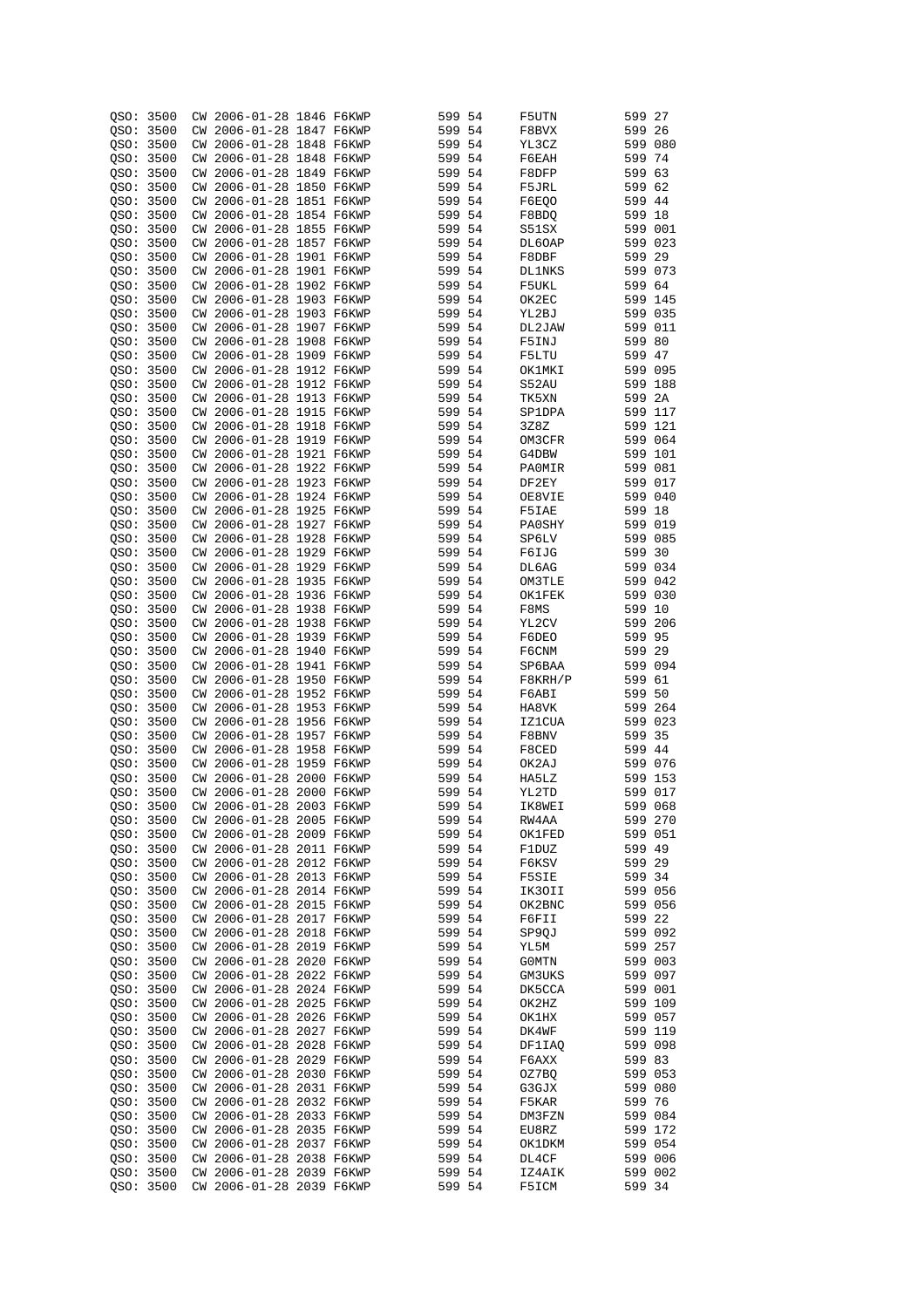| QSO: 3500 |      |    | CW 2006-01-28 2041 F6KWP      |  | 599 54 |      | HA0LP         | 599 109 |     |
|-----------|------|----|-------------------------------|--|--------|------|---------------|---------|-----|
| QSO: 3500 |      |    | CW 2006-01-28 2042 F6KWP      |  | 599 54 |      | F6IQA         | 599 34  |     |
|           |      |    |                               |  |        |      |               |         |     |
| QSO: 3500 |      |    | CW 2006-01-28 2045 F6KWP      |  | 599 54 |      | DL2ISI        | 599 044 |     |
| OSO: 3500 |      |    | CW 2006-01-28 2047 F6KWP      |  | 599 54 |      | DF1SZ         | 599 054 |     |
| QSO: 3500 |      |    | CW 2006-01-28 2047 F6KWP      |  | 599 54 |      | SM7EH         | 599 116 |     |
| QSO: 3500 |      |    | CW 2006-01-28 2051 F6KWP      |  | 599 54 |      | F8PDR         | 599 50  |     |
| OSO: 3500 |      |    | CW 2006-01-28 2051 F6KWP      |  | 599 54 |      | F5LVL         | 599 73  |     |
| QSO: 3500 |      |    | CW 2006-01-28 2052 F6KWP      |  | 599 54 |      | F6BVV         | 599 30  |     |
|           |      |    |                               |  |        |      |               |         |     |
| QSO: 3500 |      |    | CW 2006-01-28 2057 F6KWP      |  | 599 54 |      | 9A8K          | 599 079 |     |
| QSO: 3500 |      |    | CW 2006-01-28 2058 F6KWP      |  | 599 54 |      | F5NLV         | 599 31  |     |
| QSO: 3500 |      |    | CW 2006-01-28 2059 F6KWP      |  | 599 54 |      | DL3KWF        | 599 089 |     |
| QSO: 3500 |      |    | CW 2006-01-28 2100 F6KWP      |  | 599 54 |      | DK6JK         | 599 016 |     |
| QSO: 3500 |      |    | CW 2006-01-28 2101 F6KWP      |  | 599 54 |      | F6IRP         | 599 74  |     |
| QSO: 3500 |      |    | CW 2006-01-28 2102 F6KWP      |  | 599 54 |      | TK5EF         | 599     | 2B  |
|           |      |    |                               |  |        |      |               |         |     |
| QSO:      | 3500 |    | CW 2006-01-28 2103 F6KWP      |  | 599 54 |      | F5PDG         | 599 80  |     |
| QSO:      | 3500 |    | CW 2006-01-28 2105 F6KWP      |  | 599 54 |      | SN7F          | 599 053 |     |
| QSO: 3500 |      |    | CW 2006-01-28 2109 F6KWP      |  | 599 54 |      | F8CSB         | 599 80  |     |
| QSO:      | 3500 |    | CW 2006-01-28 2110 F6KWP      |  | 599 54 |      | HA7SQ         | 599 088 |     |
| QSO: 3500 |      |    | CW 2006-01-28 2111 F6KWP      |  | 599 54 |      | OK2BJ         | 599 061 |     |
| QSO:      | 3500 |    | CW 2006-01-28 2112 F6KWP      |  | 599 54 |      | SK2CZQ        | 599 072 |     |
|           |      |    | CW 2006-01-28 2113 F6KWP      |  | 599 54 |      |               | 599 061 |     |
| QSO: 3500 |      |    |                               |  |        |      | ON4KJ         |         |     |
| QSO:      | 3500 | СW | 2006-01-28 2113 F6KWP         |  | 599    | -54  | LY1BX         | 599 152 |     |
| QSO:      | 3500 |    | CW 2006-01-28 2115 F6KWP      |  | 599 54 |      | SP7FGA        | 599 042 |     |
| QSO:      | 3500 | СW | 2006-01-28 2116 F6KWP         |  | 599    | -54  | F8BTR         | 599 74  |     |
| QSO: 3500 |      |    | CW 2006-01-28 2117 F6KWP      |  | 599 54 |      | F8DUV         | 599 44  |     |
| QSO:      | 3500 | СW | 2006-01-28 2118 F6KWP         |  | 599    | -54  | F5MOY         | 599 79  |     |
| QSO:      | 3500 | СW | 2006-01-28 2119 F6KWP         |  | 599 54 |      | <b>UA4LU</b>  | 599 124 |     |
|           |      |    |                               |  |        |      |               |         |     |
| QSO:      | 3500 | СW | 2006-01-28 2121 F6KWP         |  | 599    | -54  | DJ7YT         | 599     | 011 |
| QSO: 3500 |      |    | CW 2006-01-28 2121 F6KWP      |  | 599 54 |      | F6CEA         | 599 80  |     |
| QSO:      | 3500 | СW | 2006-01-28 2122 F6KWP         |  | 599    | -54  | F6GPT         | 599     | 33  |
| QSO: 3500 |      | СW | 2006-01-28 2123 F6KWP         |  | 599 54 |      | F5ADH         | 599 60  |     |
| QSO:      | 3500 | СW | 2006-01-28 2123 F6KWP         |  | 599    | 54   | F9CI          | 599     | 22  |
| QSO: 3500 |      | СW | 2006-01-28 2124 F6KWP         |  | 599 54 |      | ON6CW         | 599 014 |     |
|           |      |    |                               |  |        |      |               |         |     |
| QSO: 3500 |      | СW | 2006-01-28 2124 F6KWP         |  | 599    | -54  | PA3GBI        | 599 019 |     |
| QSO: 3500 |      | СW | 2006-01-28 2125 F6KWP         |  | 599 54 |      | GM4WLN        | 599 034 |     |
| QSO: 3500 |      | СW | 2006-01-28 2126 F6KWP         |  | 599    | -54  | DL4FDM        | 599 011 |     |
| QSO: 3500 |      | СW | 2006-01-28 2127 F6KWP         |  | 599 54 |      | F5SEP         | 599 65  |     |
| QSO: 3500 |      |    | CW 2006-01-28 2129 F6KWP      |  | 599    | -54  | DL5CD         | 599 114 |     |
| QSO: 3500 |      | СW | 2006-01-28 2132 F6KWP         |  | 599 54 |      | F8AXU         | 599 82  |     |
| QSO: 3500 |      | СW | 2006-01-28 2132 F6KWP         |  | 599    | -54  | PA0W          | 599 062 |     |
|           |      |    |                               |  |        |      |               |         |     |
| QSO: 3500 |      |    | CW 2006-01-28 2136 F6KWP      |  | 599 54 |      | G5LP          | 599 049 |     |
| QSO: 3500 |      |    | CW 2006-01-28 2137 F6KWP      |  | 599    | - 54 | ER5JQG        | 599 241 |     |
| QSO: 3500 |      | СW | 2006-01-28 2139 F6KWP         |  | 599 54 |      | F6KNB         | 599 33  |     |
| OSO: 3500 |      |    | CW 2006-01-28 2141 F6KWP      |  | 599 54 |      | F5CO          | 599 35  |     |
| QSO: 3500 |      |    | CW 2006-01-28 2142 F6KWP      |  | 599 54 |      | F6AUS         | 599 79  |     |
| QSO: 3500 |      |    | CW 2006-01-28 2143 F6KWP      |  | 599 54 |      | YU4SO         | 599 109 |     |
| QSO: 3500 |      | СW | 2006-01-28 2144 F6KWP         |  | 599 54 |      |               | 599 116 |     |
|           |      |    |                               |  |        |      | SP0QJ         |         |     |
| OSO:      | 3500 | СW | 2006-01-28 2145 F6KWP         |  | 599 54 |      | UA3LID        | 599 071 |     |
| QSO: 3500 |      |    | CW 2006-01-28 2148 F6KWP      |  | 599 54 |      | F5ICC         | 599 24  |     |
| QSO: 3500 |      |    | CW 2006-01-28 2149 F6KWP      |  | 599 54 |      | CT3V          | 599 026 |     |
| QSO: 3500 |      |    | CW 2006-01-28 2150 F6KWP      |  | 599 54 |      | F6FJE         | 599 21  |     |
| QSO:      |      |    | 3500 CW 2006-01-28 2151 F6KWP |  | 599 54 |      | YU2ADQ        | 599 085 |     |
| QSO: 3500 |      |    | CW 2006-01-28 2155 F6KWP      |  | 599 54 |      | OK2KJ         | 599 121 |     |
| QSO: 3500 |      |    | CW 2006-01-28 2157 F6KWP      |  | 599 54 |      | <b>HG6EUQ</b> | 599 144 |     |
|           |      |    |                               |  |        |      |               |         |     |
| OSO: 3500 |      |    | CW 2006-01-28 2159 F6KWP      |  | 599 54 |      | F6GUF         | 599 69  |     |
| QSO: 3500 |      |    | CW 2006-01-28 2201 F6KWP      |  | 599 54 |      | UA3JU         | 599 077 |     |
| QSO: 3500 |      |    | CW 2006-01-28 2203 F6KWP      |  | 599 54 |      | DL5CO         | 599 018 |     |
| OSO: 3500 |      |    | CW 2006-01-28 2206 F6KWP      |  | 599 54 |      | DL2DRM        | 599 054 |     |
| QSO: 3500 |      |    | CW 2006-01-28 2207 F6KWP      |  | 599 54 |      | F5VKZ         | 599 34  |     |
| QSO: 3500 |      |    | CW 2006-01-28 2211 F6KWP      |  | 599 54 |      | SP5NZN        | 599 032 |     |
| OSO: 3500 |      |    | CW 2006-01-28 2212 F6KWP      |  | 599 54 |      |               |         |     |
|           |      |    |                               |  |        |      | F5BLC         | 599 12  |     |
| QSO: 3500 |      |    | CW 2006-01-28 2215 F6KWP      |  | 599 54 |      | HA2MN         | 599 064 |     |
| QSO: 3500 |      |    | CW 2006-01-28 2216 F6KWP      |  | 599 54 |      | DL4UBU        | 599 005 |     |
| QSO: 3500 |      |    | CW 2006-01-28 2218 F6KWP      |  | 599 54 |      | F6FCW         | 599 65  |     |
| QSO: 3500 |      |    | CW 2006-01-28 2221 F6KWP      |  | 599 54 |      | DL7SBV        | 599 005 |     |
| QSO: 3500 |      |    | CW 2006-01-28 2225 F6KWP      |  | 599 54 |      | DL3LBP        | 599 003 |     |
| QSO: 3500 |      |    | CW 2006-01-28 2226 F6KWP      |  | 599 54 |      | F6EWO         | 599 02  |     |
|           |      |    |                               |  |        |      |               |         |     |
| QSO: 3500 |      |    | CW 2006-01-28 2230 F6KWP      |  | 599 54 |      | DA5VJ         | 599 035 |     |
| QSO: 3500 |      |    | CW 2006-01-28 2236 F6KWP      |  | 599 54 |      | F5TVG         | 599 94  |     |
| QSO: 3500 |      |    | CW 2006-01-28 2236 F6KWP      |  | 599 54 |      | F6CTT         | 599 35  |     |
| QSO: 3500 |      |    | CW 2006-01-28 2236 F6KWP      |  | 599 54 |      | F5TVL         | 599 01  |     |
| QSO: 3500 |      |    | CW 2006-01-28 2237 F6KWP      |  | 599 54 |      | F5JGY         | 599 46  |     |
| QSO: 3500 |      |    | CW 2006-01-28 2238 F6KWP      |  | 599 54 |      | F6DYX         | 599 49  |     |
| QSO: 3500 |      |    | CW 2006-01-28 2239 F6KWP      |  | 599 54 |      | F5AKL         | 599 51  |     |
|           |      |    |                               |  |        |      |               |         |     |
| QSO: 3500 |      |    | CW 2006-01-28 2240 F6KWP      |  | 599 54 |      | F5KLE         | 599 30  |     |
| QSO: 3500 |      |    | CW 2006-01-28 2244 F6KWP      |  | 599 54 |      | F6GDI         | 599 83  |     |
| QSO: 3500 |      |    | CW 2006-01-28 2247 F6KWP      |  | 599 54 |      | F5CYS         | 599 49  |     |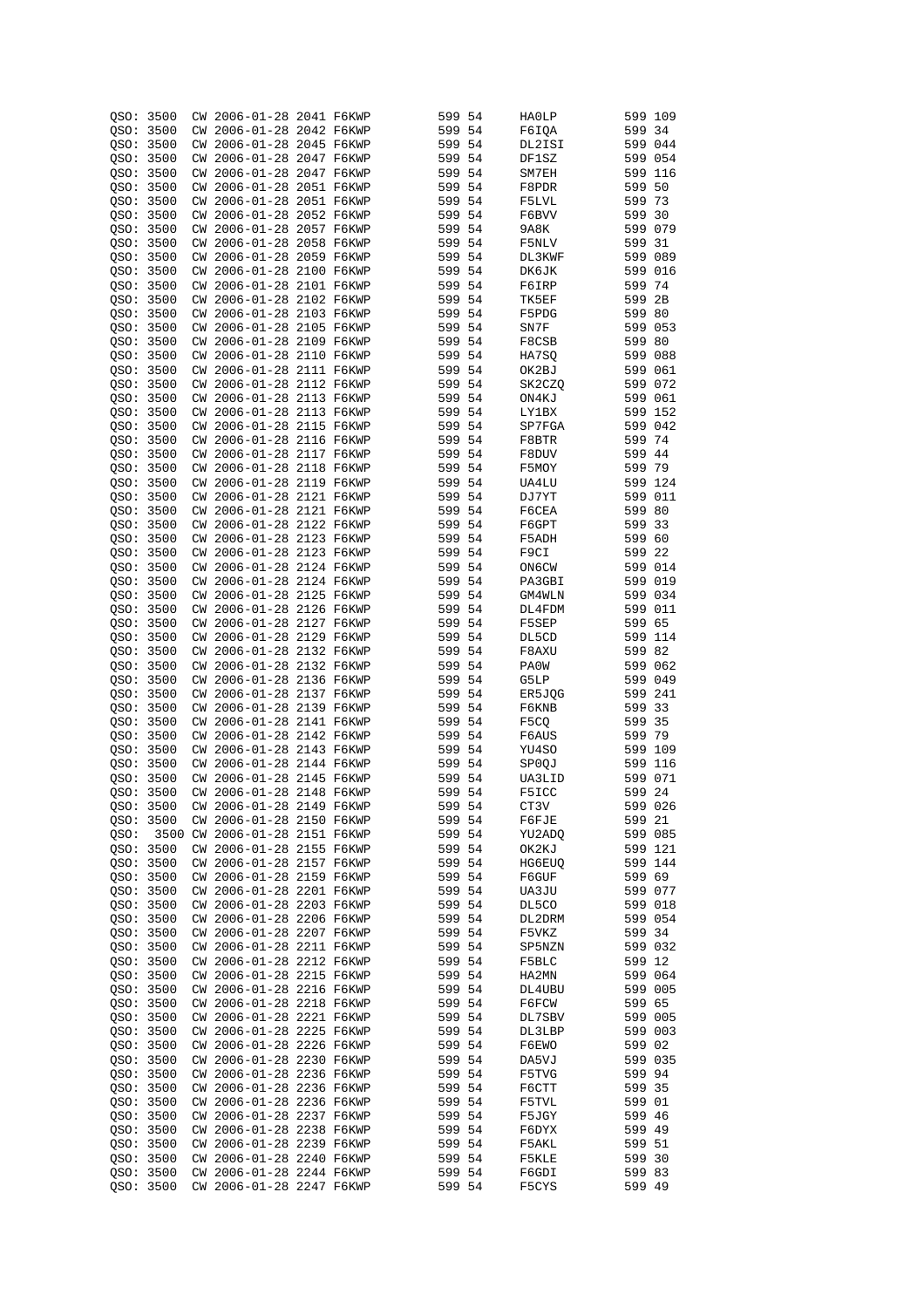| QSO:      | 3500 |    | CW 2006-01-28 2248 F6KWP |  | 599 54 |     | SQ1EU             | 599 073 |         |
|-----------|------|----|--------------------------|--|--------|-----|-------------------|---------|---------|
| QSO: 3500 |      | СW | 2006-01-28 2249 F6KWP    |  | 599 54 |     | PA3CLQ            | 599 079 |         |
| QSO: 3500 |      | СW | 2006-01-28 2251 F6KWP    |  | 599 54 |     | F6BMH             | 599 02  |         |
|           |      |    |                          |  |        |     |                   |         |         |
| OSO: 3500 |      |    | CW 2006-01-28 2253 F6KWP |  | 599 54 |     | GM3YEH            | 599 026 |         |
| QSO: 3500 |      |    | CW 2006-01-28 2254 F6KWP |  | 599 54 |     | F6CXV             | 599 69  |         |
| QSO: 3500 |      |    | CW 2006-01-28 2255 F6KWP |  | 599 54 |     | F6KIM             | 599 54  |         |
| QSO: 3500 |      |    | CW 2006-01-28 2256 F6KWP |  | 599 54 |     | PA1B              | 599 031 |         |
| QSO: 3500 |      |    | CW 2006-01-28 2257 F6KWP |  | 599 54 |     | F5JLH             | 599 83  |         |
| QSO:      | 3500 |    | CW 2006-01-28 2258 F6KWP |  | 599 54 |     | F8KCF             | 599 74  |         |
| QSO:      | 3500 | СW | 2006-01-28 2259 F6KWP    |  | 599 54 |     | IZ5GRS            | 599 085 |         |
|           |      |    |                          |  |        |     |                   |         |         |
| OSO:      | 3500 |    | CW 2006-01-28 2302 F6KWP |  | 599 54 |     | LZ5NX             | 599 043 |         |
| QSO:      | 3500 | СW | 2006-01-28 2304 F6KWP    |  | 599 54 |     | OM6SM             | 599 067 |         |
| QSO:      | 3500 |    | CW 2006-01-28 2306 F6KWP |  | 599 54 |     | F8DGF             | 599 30  |         |
| QSO:      | 3500 |    | CW 2006-01-28 2308 F6KWP |  | 599 54 |     | F5KDC             | 599 63  |         |
| QSO: 3500 |      |    | CW 2006-01-28 2318 F6KWP |  | 599    | 54  | F5WN              | 599 40  |         |
| QSO: 3500 |      |    | CW 2006-01-28 2319 F6KWP |  | 599    | 54  | EA7CA             | 599 058 |         |
| QSO: 3500 |      |    | CW 2006-01-28 2321 F6KWP |  | 599 54 |     | F6BZC             | 599 79  |         |
|           |      |    | CW 2006-01-28 2325 F6KWP |  |        |     |                   | 599 041 |         |
| QSO: 3500 |      |    |                          |  | 599 54 |     | I7CSB             |         |         |
| QSO: 3500 |      |    | CW 2006-01-28 2327 F6KWP |  | 599 54 |     | F90Q              | 599 73  |         |
| QSO: 3500 |      | СW | 2006-01-28 2330 F6KWP    |  | 599    | 54  | F6KLO             | 599 19  |         |
| QSO:      | 3500 |    | CW 2006-01-28 2338 F6KWP |  | 599 54 |     | F8CZI             | 599 68  |         |
| QSO:      | 3500 | СW | 2006-01-28 2340 F6KWP    |  | 599 54 |     | RU3LA             | 599 026 |         |
| QSO:      | 3500 |    | CW 2006-01-28 2342 F6KWP |  | 599 54 |     | PA3GQN            | 599 015 |         |
| QSO:      | 3500 | СW | 2006-01-28 2346 F6KWP    |  | 599 54 |     | DL7DZ             | 599 106 |         |
|           |      |    |                          |  |        |     |                   |         |         |
| QSO: 3500 |      |    | CW 2006-01-28 2347 F6KWP |  | 599 54 |     | F5HTK             | 599 31  |         |
| OSO:      | 3500 | СW | 2006-01-28 2356 F6KWP    |  | 599 54 |     | F5KEE             | 599 91  |         |
| QSO:      | 3500 |    | CW 2006-01-28 2357 F6KWP |  | 599 54 |     | RZ6HN             | 599 045 |         |
| QSO:      | 3500 | СW | 2006-01-28 2358 F6KWP    |  | 599 54 |     | DL3EBX            | 599 024 |         |
| QSO:      | 3500 |    | CW 2006-01-29 0004 F6KWP |  | 599 54 |     | G4CAX             | 599 059 |         |
| QSO:      | 3500 | СW | 2006-01-29 0010 F6KWP    |  | 599 54 |     | PA3DCX            | 599 029 |         |
| QSO:      | 3500 | СW | 2006-01-29 0011 F6KWP    |  | 599 54 |     | UR7HEC            | 599 027 |         |
|           |      |    |                          |  |        |     |                   |         |         |
| QSO:      | 3500 | СW | 2006-01-29 0013 F6KWP    |  | 599    | 54  | CU2EQ             | 599 010 |         |
| QSO: 3500 |      | СW | 2006-01-29 0015 F6KWP    |  | 599 54 |     | IZ3ETC            | 599 048 |         |
| QSO:      | 3500 | СW | 2006-01-29 0020 F6KWP    |  | 599    | 54  | F8DSB             | 599     | 34      |
| QSO: 3500 |      | СW | 2006-01-29 0022 F6KWP    |  | 599 54 |     | DL2ARJ            | 599 061 |         |
| QSO:      | 3500 | СW | 2006-01-29 0023 F6KWP    |  | 599    | 54  | G2AFV             | 599     | 106     |
| QSO: 3500 |      | СW | 2006-01-29 0025 F6KWP    |  | 599 54 |     | W1OX              | 599 012 |         |
|           |      |    |                          |  |        |     |                   |         |         |
| QSO:      | 3500 | СW | 2006-01-29 0030 F6KWP    |  | 599    | 54  | OM8AQ             | 599     | 232     |
| QSO: 3500 |      | СW | 2006-01-29 0034 F6KWP    |  | 599 54 |     | UY5LQ             | 599 120 |         |
| QSO:      | 3500 | СW | 2006-01-29 0036 F6KWP    |  | 599    | 54  | F6KJX             | 599     | 41      |
| QSO: 3500 |      | СW | 2006-01-29 0041 F6KWP    |  | 599 54 |     | F1TRE             | 599 68  |         |
| QSO: 3500 |      | СW | 2006-01-29 0044 F6KWP    |  | 599    | -54 | DK3NR             | 599 001 |         |
| QSO: 3500 |      | СW | 2006-01-29 0048 F6KWP    |  | 599 54 |     | G4ZGP             | 599 030 |         |
| QSO:      | 3500 | СW | 2006-01-29 0053 F6KWP    |  | 599 54 |     | YO2RR             | 599 241 |         |
|           |      |    |                          |  |        |     |                   |         |         |
| QSO: 3500 |      | СW | 2006-01-29 0104 F6KWP    |  | 599 54 |     | UA1CUR            | 599 106 |         |
| QSO:      | 3500 | CW | 2006-01-29 0105 F6KWP    |  | 599 54 |     | UA3DMO            | 599 076 |         |
| QSO: 3500 |      | CM | 2006-01-29 0106 F6KWP    |  | 599 54 |     | F6KDL             | 599 68  |         |
| QSO:      | 3500 | CM | 2006-01-29 0112 F6KWP    |  | 599 54 |     | F5GKW             | 599     | 87      |
| QSO: 3500 |      |    | CW 2006-01-29 0119 F6KWP |  | 599 54 |     | TM0C              | 599 77  |         |
| QSO: 3500 |      |    | CW 2006-01-29 0121 F6KWP |  | 599 54 |     | OH6NPV            |         | 599 122 |
| QSO: 3500 |      |    | CW 2006-01-29 0122 F6KWP |  | 599 54 |     | M/SP3CW           |         | 599 043 |
|           |      |    | CW 2006-01-29 0126 F6KWP |  |        |     |                   |         |         |
| QSO: 3500 |      |    |                          |  | 599 54 |     | F8EEQ             | 599 59  |         |
| OSO: 3500 |      |    | CW 2006-01-29 0129 F6KWP |  | 599 54 |     | EA8AGJ            | 599 061 |         |
| QSO: 3500 |      |    | CW 2006-01-29 0132 F6KWP |  | 599 54 |     | F5KMB             | 599 60  |         |
| QSO: 3500 |      |    | CW 2006-01-29 0135 F6KWP |  | 599 54 |     | F <sub>2</sub> CT | 599 64  |         |
| QSO: 3500 |      |    | CW 2006-01-29 0143 F6KWP |  | 599 54 |     | UA3DTT            |         | 599 039 |
| OSO: 3500 |      |    | CW 2006-01-29 0145 F6KWP |  | 599 54 |     | RA3DH             | 599 128 |         |
| QSO: 3500 |      |    | CW 2006-01-29 0156 F6KWP |  | 599 54 |     | F5KCC             | 599 89  |         |
| QSO: 3500 |      |    | CW 2006-01-29 0159 F6KWP |  | 599 54 |     | F6REF             | 599 00  |         |
|           |      |    |                          |  |        |     |                   |         |         |
| QSO: 3500 |      |    | CW 2006-01-29 0206 F6KWP |  | 599 54 |     | F8KGZ             | 599 54  |         |
| QSO: 3500 |      |    | CW 2006-01-29 0211 F6KWP |  | 599 54 |     | F6HKS             | 599 81  |         |
| QSO: 3500 |      |    | CW 2006-01-29 0213 F6KWP |  | 599 54 |     | UT3LL             |         | 599 076 |
| OSO: 3500 |      |    | CW 2006-01-29 0214 F6KWP |  | 599 54 |     | UY0ZU             |         | 599 005 |
| OSO: 3500 |      |    | CW 2006-01-29 0215 F6KWP |  | 599 54 |     | OM6AL             |         | 599 046 |
| QSO: 3500 |      |    | CW 2006-01-29 0225 F6KWP |  | 599 54 |     | F8BMX             | 599 74  |         |
| QSO: 3500 |      |    | CW 2006-01-29 0236 F6KWP |  | 599 54 |     | F6KEH             | 599 34  |         |
|           |      |    |                          |  |        |     |                   |         | 599 312 |
| QSO: 3500 |      |    | CW 2006-01-29 0240 F6KWP |  | 599 54 |     | DJ2OD             |         |         |
| QSO: 3500 |      |    | CW 2006-01-29 0243 F6KWP |  | 599 54 |     | DJ4NT             |         | 599 015 |
| QSO: 3500 |      |    | CW 2006-01-29 0253 F6KWP |  | 599 54 |     | DL0LC             |         | 599 145 |
| QSO: 3500 |      |    | CW 2006-01-29 0254 F6KWP |  | 599 54 |     | 9A3GI             |         | 599 117 |
| QSO: 3500 |      |    | CW 2006-01-29 0256 F6KWP |  | 599 54 |     | YO2LEA            |         | 599 010 |
| QSO: 3500 |      |    | CW 2006-01-29 0304 F6KWP |  | 599 54 |     | RA3ZC             |         | 599 042 |
| QSO: 7000 |      |    | CW 2006-01-29 0315 F6KWP |  | 599 54 |     | F6CTT             | 599 35  |         |
| QSO: 7000 |      |    | CW 2006-01-29 0318 F6KWP |  | 599 54 |     | F6KHM             | 599 29  |         |
|           |      |    | CW 2006-01-29 0319 F6KWP |  |        |     |                   | 599 69  |         |
| QSO: 7000 |      |    |                          |  | 599 54 |     | F6KDF             |         |         |
| QSO: 7000 |      |    | CW 2006-01-29 0332 F6KWP |  | 599 54 |     | YL2PJ             |         | 599 146 |
| QSO: 3500 |      |    | CW 2006-01-29 0340 F6KWP |  | 599 54 |     | F6KHM             | 599 29  |         |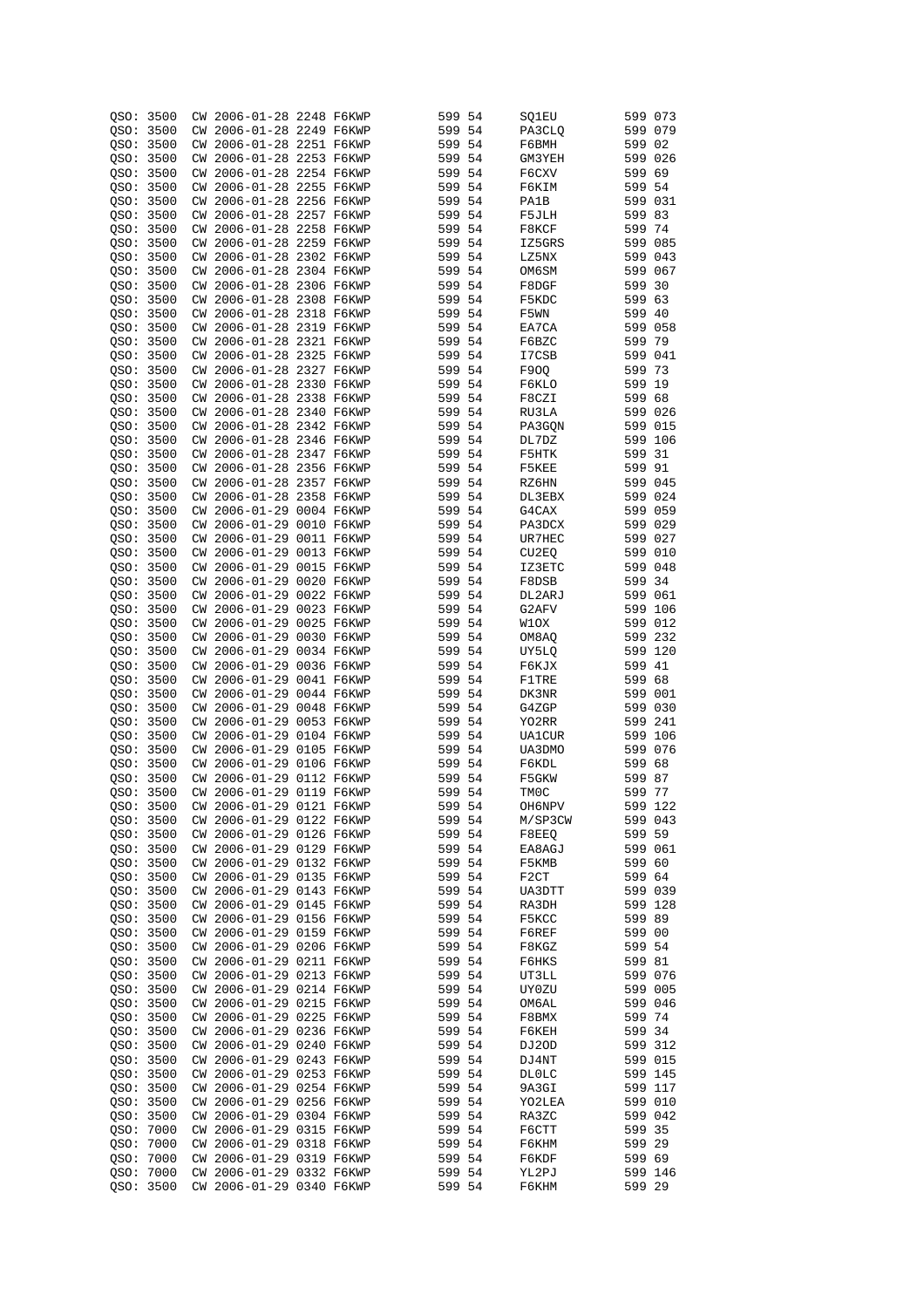| QSO:      | 3500 |    | CW 2006-01-29 0347 F6KWP |            | 599    | 54   | OK1AIJ           | 599 021 |         |
|-----------|------|----|--------------------------|------------|--------|------|------------------|---------|---------|
| QSO: 3500 |      | СW | 2006-01-29 0348 F6KWP    |            | 599 54 |      | OK1KZ            | 599 012 |         |
|           |      |    |                          |            |        |      |                  |         |         |
| QSO: 3500 |      | СW | 2006-01-29 0357 F6KWP    |            | 599 54 |      | YL2PJ            | 599 153 |         |
| OSO: 3500 |      |    | CW 2006-01-29 0412 F6KWP |            | 599 54 |      | F6KDF            | 599 69  |         |
| OSO: 3500 |      |    | CW 2006-01-29 0415 F6KWP |            | 599 54 |      | F5JFU            | 599 58  |         |
| QSO: 3500 |      |    | CW 2006-01-29 0418 F6KWP |            | 599 54 |      | F2NY             | 599 13  |         |
| OSO: 3500 |      |    | CW 2006-01-29 0420 F6KWP |            | 599 54 |      | TM1TTT           | 599 54  |         |
|           |      |    |                          |            |        |      |                  |         |         |
| OSO: 3500 |      |    | CW 2006-01-29 0422 F6KWP |            | 599 54 |      | F6KHI            | 599 28  |         |
| QSO:      | 3500 |    | CW 2006-01-29 0430 F6KWP |            | 599 54 |      | F6KAV            | 599 33  |         |
| QSO:      | 3500 | СW | 2006-01-29 0431 F6KWP    |            | 599 54 |      | RN6AI            | 599 084 |         |
| OSO:      | 3500 |    | CW 2006-01-29 0434 F6KWP |            | 599 54 |      | F <sub>2GC</sub> | 599 46  |         |
| QSO:      | 3500 |    | CW 2006-01-29 0435 F6KWP |            | 599 54 |      | DL8HK            | 599 013 |         |
|           |      |    |                          |            |        |      |                  |         |         |
| QSO:      | 3500 |    | CW 2006-01-29 0440 F6KWP |            | 599 54 |      | HA7M             | 599 070 |         |
| QSO:      | 3500 |    | CW 2006-01-29 0444 F6KWP |            | 599 54 |      | HA7VP            | 599 004 |         |
| QSO: 3500 |      |    | CW 2006-01-29 0448 F6KWP |            | 599    | 54   | F2IJ             | 599 06  |         |
| QSO: 3500 |      |    | CW 2006-01-29 0458 F6KWP |            | 599    | 54   | HA1ZH            | 599 011 |         |
| QSO: 3500 |      |    | CW 2006-01-29 0459 F6KWP |            | 599 54 |      | F2NZ/P           | 599 44  |         |
|           |      |    |                          |            |        |      |                  |         |         |
| QSO: 3500 |      |    | CW 2006-01-29 0501 F6KWP |            | 599 54 |      | F5NSL            | 599 33  |         |
| QSO: 3500 |      |    | CW 2006-01-29 0502 F6KWP |            | 599 54 |      | F5IQJ            | 599 05  |         |
| QSO:      | 3500 |    | CW 2006-01-29 0510 F6KWP |            | 599    | 54   | Y05CBX           | 599 031 |         |
| QSO:      | 3500 |    | CW 2006-01-29 0515 F6KWP |            | 599 54 |      | YU1HOB           | 599 121 |         |
| QSO:      | 3500 | СW | 2006-01-29 0515 F6KWP    |            | 599 54 |      | F50ZC            | 599 49  |         |
|           |      |    |                          |            |        |      |                  |         |         |
| QSO:      | 3500 |    | CW 2006-01-29 0517 F6KWP |            | 599 54 |      | G0MRH            | 599 059 |         |
| QSO:      | 3500 | СW | 2006-01-29 0518 F6KWP    |            | 599    | 54   | F5OF             | 599 77  |         |
| QSO:      | 3500 |    | CW 2006-01-29 0521 F6KWP |            | 599 54 |      | OK1KDO           | 599 010 |         |
| OSO:      | 3500 |    | CW 2006-01-29 0524 F6KWP |            | 599 54 |      | UA3ABW           | 599 101 |         |
| QSO:      | 3500 |    | CW 2006-01-29 0526 F6KWP |            | 599 54 |      | F6JOE            | 599 38  |         |
|           |      |    |                          |            |        |      |                  |         |         |
| QSO:      | 3500 | СW | 2006-01-29 0538 F6KWP    |            | 599    | -54  | F6KKH            | 599     | 11      |
| QSO:      | 3500 |    | CW 2006-01-29 0551 F6KWP |            | 599 54 |      | F6GEO            | 599 59  |         |
| QSO:      | 3500 | СW | 2006-01-29 0554 F6KWP    |            | 599    | - 54 | F6EJN            | 599 54  |         |
| QSO:      | 3500 | СW | 2006-01-29 0556 F6KWP    |            | 599 54 |      | I2AZ             | 599 101 |         |
| QSO:      | 3500 | СW | 2006-01-29 0559 F6KWP    |            | 599    | 54   | F5HGJ            | 599     | 81      |
|           |      |    |                          |            |        |      |                  |         |         |
| QSO: 3500 |      | СW | 2006-01-29 0602 F6KWP    |            | 599 54 |      | EA4BF            | 599     | 110     |
| QSO:      | 3500 | СW | 2006-01-29 0603 F6KWP    |            | 599    | 54   | F6EPO            | 599     | 49      |
| QSO: 3500 |      | СW | 2006-01-29 0604 F6KWP    |            | 599 54 |      | F5BTT            | 599 76  |         |
| QSO:      | 3500 | СW | 2006-01-29 0605 F6KWP    |            | 599    | 54   | F8BBL            | 599     | 33      |
| QSO: 3500 |      | СW | 2006-01-29 0611 F6KWP    |            | 599 54 |      | YT1VM            | 599 195 |         |
|           |      |    |                          |            |        |      |                  |         |         |
| QSO:      | 3500 | СW | 2006-01-29 0612 F6KWP    |            | 599    | 54   | YU1YO            | 599 195 |         |
| QSO: 3500 |      | СW | 2006-01-29 0613 F6KWP    |            | 599    | -54  | F6CFB            | 599 49  |         |
| QSO:      | 3500 | СW | $2006 - 01 - 29$         | 0615 F6KWP | 599    | 54   | F6HRP            | 599     | 22      |
| QSO: 3500 |      | СW | 2006-01-29 0617 F6KWP    |            | 599    | - 54 | 9A2VN            | 599 056 |         |
| QSO: 3500 |      | СW | $2006 - 01 - 29$         | 0619 F6KWP | 599    | 54   | F5SGJ            | 599     | 81      |
|           |      |    |                          |            |        |      |                  |         |         |
| QSO: 3500 |      | СW | 2006-01-29 0619 F6KWP    |            | 599 54 |      | F5TNI            | 599 83  |         |
| QSO:      | 3500 | СW | 2006-01-29 0629 F6KWP    |            | 599    | 54   | <b>DL1LAW</b>    | 599     | 049     |
| QSO: 3500 |      | СW | 2006-01-29 0634 F6KWP    |            | 599 54 |      | F8UFT            | 599     | -71     |
| QSO:      | 3500 | CW | 2006-01-29 0636 F6KWP    |            | 599    | - 54 | F6DEV            | 599     | 09      |
| QSO: 3500 |      | СW | 2006-01-29 0641 F6KWP    |            | 599 54 |      | F5MQW            | 599 83  |         |
|           |      |    |                          |            |        |      |                  |         |         |
| QSO:      | 3500 | CM | 2006-01-29 0642 F6KWP    |            | 599 54 |      | F5SZB            | 599     | 16      |
| QSO: 3500 |      |    | CW 2006-01-29 0643 F6KWP |            | 599 54 |      | F5PHV            | 599 19  |         |
| QSO: 3500 |      |    | CW 2006-01-29 0644 F6KWP |            | 599 54 |      | F, Q B D H       | 599 74  |         |
| QSO: 3500 |      |    | CW 2006-01-29 0653 F6KWP |            | 599 54 |      | DF6MU            |         | 599 059 |
| OSO: 3500 |      |    | CW 2006-01-29 0658 F6KWP |            | 599 54 |      | K2TQC            | 599 138 |         |
| OSO: 3500 |      |    | CW 2006-01-29 0707 F6KWP |            | 599 54 |      | F8BUO            | 599 68  |         |
|           |      |    |                          |            |        |      |                  |         |         |
| QSO: 3500 |      |    | CW 2006-01-29 0709 F6KWP |            | 599 54 |      | F6DZQ            | 599 76  |         |
| QSO: 3500 |      |    | CW 2006-01-29 0710 F6KWP |            | 599 54 |      | F6ETS            | 599 23  |         |
| QSO: 3500 |      |    | CW 2006-01-29 0712 F6KWP |            | 599 54 |      | F6FEQ            | 599 61  |         |
| OSO: 3500 |      |    | CW 2006-01-29 0714 F6KWP |            | 599 54 |      | FM5CW            | 599 FM  |         |
| QSO: 3500 |      |    | CW 2006-01-29 0715 F6KWP |            | 599 54 |      | F6DQZ            | 599 02  |         |
|           |      |    |                          |            |        |      |                  |         |         |
| QSO: 3500 |      |    | CW 2006-01-29 0720 F6KWP |            | 599 54 |      | F5KDR            | 599 85  |         |
| QSO: 3500 |      |    | CW 2006-01-29 0728 F6KWP |            | 599 54 |      | F8DVC            | 599 47  |         |
| QSO: 3500 |      |    | CW 2006-01-29 0731 F6KWP |            | 599 54 |      | F6GOX            | 599 75  |         |
| QSO: 3500 |      |    | CW 2006-01-29 0733 F6KWP |            | 599 54 |      | F6BGG            | 599 74  |         |
| QSO: 3500 |      |    | CW 2006-01-29 0735 F6KWP |            | 599 54 |      | F5IN             | 599 45  |         |
| QSO: 3500 |      |    | CW 2006-01-29 0737 F6KWP |            | 599 54 |      | F50EV            | 599 67  |         |
|           |      |    |                          |            |        |      |                  |         |         |
| QSO: 7000 |      |    | CW 2006-01-29 0745 F6KWP |            | 599 54 |      | F6BNH            | 599 74  |         |
| QSO: 7000 |      |    | CW 2006-01-29 0747 F6KWP |            | 599 54 |      | F5KDC            | 599 63  |         |
| QSO: 7000 |      |    | CW 2006-01-29 0749 F6KWP |            | 599 54 |      | SM7EH            | 599 151 |         |
| QSO: 7000 |      |    | CW 2006-01-29 0749 F6KWP |            | 599 54 |      | YL3GCU           |         | 599 047 |
| QSO: 7000 |      |    | CW 2006-01-29 0750 F6KWP |            | 599 54 |      | DJ4XD            |         | 599 022 |
|           |      |    |                          |            |        |      |                  |         |         |
| QSO: 7000 |      |    | CW 2006-01-29 0751 F6KWP |            | 599 54 |      | EU8RZ            |         | 599 243 |
| QSO: 7000 |      |    | CW 2006-01-29 0752 F6KWP |            | 599 54 |      | F5VHY            | 599 47  |         |
| QSO: 7000 |      |    | CW 2006-01-29 0753 F6KWP |            | 599 54 |      | OK1MKI           | 599 149 |         |
| QSO: 7000 |      |    | CW 2006-01-29 0754 F6KWP |            | 599 54 |      | OK3PTI           | 599 096 |         |
| QSO: 7000 |      |    | CW 2006-01-29 0754 F6KWP |            | 599 54 |      | LZ1DNY           |         | 599 065 |
|           |      |    |                          |            |        |      |                  |         |         |
| QSO: 7000 |      |    | CW 2006-01-29 0755 F6KWP |            | 599 54 |      | UA3PB            | 599 091 |         |
| QSO: 7000 |      |    | CW 2006-01-29 0757 F6KWP |            | 599 54 |      | OM7YC            |         | 599 091 |
| QSO:      | 7000 |    | CW 2006-01-29 0757 F6KWP |            | 599 54 |      | F6GPT            | 599 33  |         |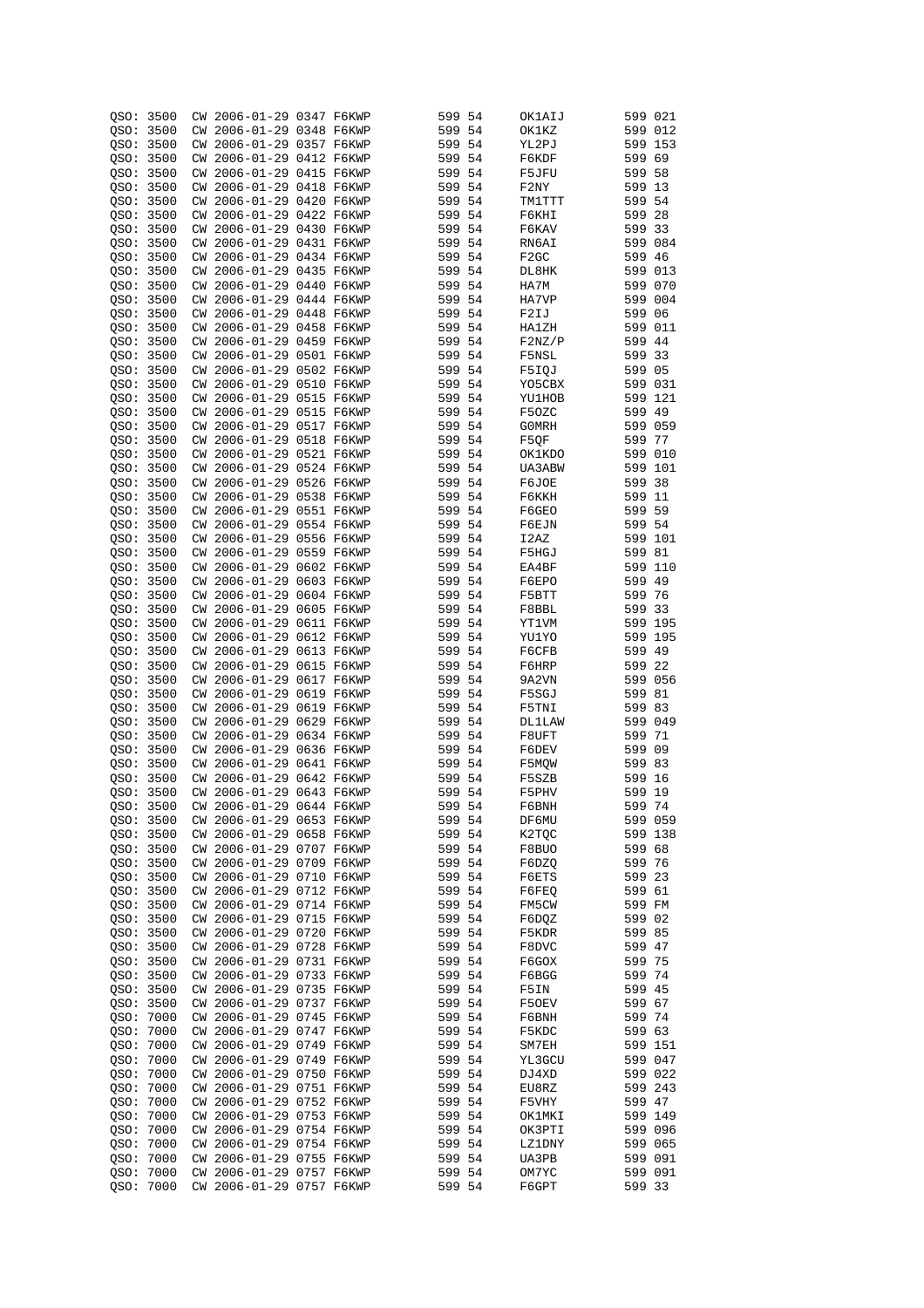| QSO:      | 7000          | CW        | 2006-01-29 0800 F6KWP               |            | 599    | 54  | F8DBF     | 599     | 29  |
|-----------|---------------|-----------|-------------------------------------|------------|--------|-----|-----------|---------|-----|
|           |               |           |                                     |            |        |     |           |         |     |
| QSO:      | 7000          | CM        | 2006-01-29 0801 F6KWP               |            | 599 54 |     | F5PHV     | 599 19  |     |
| QSO:      | 7000          | CW        | 2006-01-29 0803 F6KWP               |            | 599 54 |     | F5HTK     | 599     | -31 |
| QSO:      | 7000          | CW        | 2006-01-29 0806 F6KWP               |            | 599 54 |     | UT4UH     | 599 142 |     |
|           |               |           |                                     |            |        |     |           |         |     |
| QSO:      | 7000          | <b>CW</b> | 2006-01-29 0807 F6KWP               |            | 599 54 |     | OK2ABU    | 599 048 |     |
| QSO:      | 7000          | CW        | 2006-01-29 0810 F6KWP               |            | 599 54 |     | F6BUL     | 599 74  |     |
| OSO:      | 7000          | CW        | 2006-01-29 0813 F6KWP               |            | 599 54 |     | IK8WEI    | 599 076 |     |
|           |               |           | 2006-01-29 0813 F6KWP               |            |        |     |           | 599 048 |     |
| QSO:      | 7000          | CW        |                                     |            | 599 54 |     | IZ1DMI    |         |     |
| QSO:      | 7000          | <b>CW</b> | 2006-01-29 0815 F6KWP               |            | 599 54 |     | DL5BAW    | 599 031 |     |
| QSO:      | 7000          | CW        | 2006-01-29 0816 F6KWP               |            | 599 54 |     | OK2AJ     | 599 127 |     |
|           |               |           | 2006-01-29 0816 F6KWP               |            |        |     |           | 599 139 |     |
| QSO:      | 7000          | CW.       |                                     |            | 599    | 54  | SN6A      |         |     |
| QSO:      | 7000          | CW        | 2006-01-29 0817 F6KWP               |            | 599    | 54  | 9A2VN     | 599 078 |     |
| QSO:      | 7000          |           | CW 2006-01-29 0818 F6KWP            |            | 599    | 54  | EW7KR     | 599 178 |     |
|           | 7000          |           | CW 2006-01-29 0820 F6KWP            |            | 599    | 54  | F6CYT     | 599 44  |     |
| QSO:      |               |           |                                     |            |        |     |           |         |     |
| QSO:      | 7000          |           | CW 2006-01-29 0821 F6KWP            |            | 599    | 54  | F6API     | 599     | 31  |
| OSO:      | 7000          | CW.       | 2006-01-29 0823 F6KWP               |            | 599    | 54  | F4EGD     | 599     | 37  |
|           | 7000          |           | CW 2006-01-29 0824 F6KWP            |            | 599    | 54  |           | 599 083 |     |
| QSO:      |               |           |                                     |            |        |     | DL2BIS    |         |     |
| QSO:      | 7000          | CW.       | 2006-01-29 0832 F6KWP               |            | 599 54 |     | F6CBH     | 599 60  |     |
| QSO:      | 7000          |           | CW 2006-01-29 0834 F6KWP            |            | 599    | 54  | DL4FN     | 599     | 224 |
| QSO:      | 7000          | CW        | 2006-01-29                          | 0834 F6KWP | 599    | 54  | F5KDY     | 599     | 28  |
|           |               |           |                                     |            |        |     |           |         |     |
| QSO:      | 7000          |           | CW 2006-01-29 0835 F6KWP            |            | 599 54 |     | YT1VM     | 599 208 |     |
| QSO:      | 7000          | CW        | 2006-01-29 0835 F6KWP               |            | 599    | 54  | SN1I      | 599 001 |     |
| QSO:      | 7000          |           | CW 2006-01-29 0836 F6KWP            |            | 599 54 |     | YU1YO     | 599 207 |     |
|           |               |           |                                     |            |        |     |           |         |     |
| QSO:      | 7000          | CW        | 2006-01-29 0837 F6KWP               |            | 599    | 54  | DL1DTF    | 599 024 |     |
| QSO:      | 7000          |           | CW 2006-01-29 0838 F6KWP            |            | 599 54 |     | F3NB      | 599 31  |     |
| QSO:      | 7000          | CW        | 2006-01-29 0839 F6KWP               |            | 599 54 |     | IK1RQQ    | 599 074 |     |
|           |               |           |                                     |            |        |     |           |         |     |
| QSO:      | 7000          | <b>CW</b> | 2006-01-29 0840 F6KWP               |            | 599 54 |     | SN7F      | 599 127 |     |
| QSO:      | 7000          | CW        | 2006-01-29 0842 F6KWP               |            | 599    | 54  | F5BBD     | 599     | 02  |
| QSO:      | 7000          | CW        | 2006-01-29 0842 F6KWP               |            | 599 54 |     | F5UFP     | 599 66  |     |
|           |               |           |                                     |            |        |     |           |         |     |
| QSO:      | 7000          | CW        | 2006-01-29 0843 F6KWP               |            | 599    | -54 | OL4M      | 599     | 122 |
| QSO:      | 7000          | CW        | 2006-01-29 0847 F6KWP               |            | 599 54 |     | F3MB      | 599 33  |     |
| QSO:      | 7000          | CM        | $2006 - 01 - 29$                    | 0848 F6KWP | 599    | 54  | DL6AG     | 599     | 076 |
|           |               |           |                                     |            |        |     |           |         |     |
| QSO:      | 7000          | CW        | 2006-01-29 0849 F6KWP               |            | 599 54 |     | F5CYS     | 599 49  |     |
| QSO:      | 7000          | CM        | 2006-01-29 0850 F6KWP               |            | 599    | 54  | DL1TH     | 599 042 |     |
| QSO:      | 7000          | <b>CW</b> | 2006-01-29 0851 F6KWP               |            | 599 54 |     | YL5W      | 599 119 |     |
|           |               |           |                                     |            |        |     |           |         |     |
| QSO:      | 14000 CW      |           | $2006 - 01 - 29$                    | 0858 F6KWP | 599    | 54  | UA9CBM    | 599     | 018 |
| QSO:      |               |           | 14000 CW 2006-01-29 0859 F6KWP      |            | 599 54 |     | RA1TV     | 599 064 |     |
| OSO:      | 14000 CW      |           | $2006 - 01 - 29$                    | 0900 F6KWP | 599    | 54  | UN7BN     | 599     | 016 |
|           |               |           |                                     |            |        |     |           |         |     |
| OSO:      | 14000 CW      |           | 2006-01-29 0902 F6KWP               |            | 599 54 |     | UR4PWC    | 599 004 |     |
| OSO:      | 14000 CW      |           | $2006 - 01 - 29$                    | 0905 F6KWP | 599    | 54  | Y05CBX    | 599     | 077 |
|           | OSO: 14000 CW |           | 2006-01-29 0906 F6KWP               |            | 599 54 |     | UR7GW     | 599 035 |     |
|           | 14000 CW      |           | $2006 - 01 - 29$                    | 0908 F6KWP | 599    | 54  | UA3DEE    | 599     | 005 |
| QSO:      |               |           |                                     |            |        |     |           |         |     |
| OSO:      |               |           | 14000 CW 2006-01-29 0909 F6KWP      |            | 599 54 |     | RN6AI     | 599 103 |     |
| OSO:      |               |           | 14000 CW 2006-01-29                 | 0910 F6KWP | 599    | 54  | RW4FX     | 599 009 |     |
|           |               |           | 14000 CW 2006-01-29 0911 F6KWP      |            | 599 54 |     |           | 599 072 |     |
| QSO:      |               |           |                                     |            |        |     | UA4QK     |         |     |
| QSO:      |               |           | 14000 CW 2006-01-29 0912 F6KWP      |            | 599 54 |     | RA9KM     | 599 021 |     |
| OSO:      |               |           | 14000 CW 2006-01-29 0914 F6KWP      |            | 599 54 |     | UU4JWZ    | 599 019 |     |
| OSO:      | 14000         |           | CW 2006-01-29 0915 F6KWP            |            | 599 54 |     | IK8WEI    | 599 098 |     |
|           |               |           |                                     |            |        |     |           |         |     |
| OSO:      |               |           | 14000 CW 2006-01-29 0916 F6KWP      |            | 599 54 |     | HA7ML     | 599 087 |     |
|           |               |           | QSO: 14000 CW 2006-01-29 0919 F6KWP |            | 599 54 |     | UR / HEC  | 599 069 |     |
|           |               |           | OSO: 14000 CW 2006-01-29 0920 F6KWP |            | 599 54 |     | UA4AGO    | 599 056 |     |
|           |               |           |                                     |            |        |     |           |         |     |
|           |               |           | QSO: 14000 CW 2006-01-29 0922 F6KWP |            | 599 54 |     | UT3EW     | 599 028 |     |
|           | OSO: 7000     |           | CW 2006-01-29 0925 F6KWP            |            | 599 54 |     | F6REF     | 599 00  |     |
|           | QSO: 7000     |           | CW 2006-01-29 0926 F6KWP            |            | 599 54 |     | SP6LV     | 599 168 |     |
|           |               |           |                                     |            |        |     |           |         |     |
| QSO: 7000 |               |           | CW 2006-01-29 0927 F6KWP            |            | 599 54 |     | G3VQO     | 599 079 |     |
| OSO: 7000 |               |           | CW 2006-01-29 0927 F6KWP            |            | 599 54 |     | G4DBW     | 599 147 |     |
| QSO: 7000 |               |           | CW 2006-01-29 0928 F6KWP            |            | 599 54 |     | DL9JAW    | 599 070 |     |
|           |               |           | CW 2006-01-29 0929 F6KWP            |            |        |     |           |         |     |
| OSO: 7000 |               |           |                                     |            | 599 54 |     | OK2KJ     | 599 185 |     |
| QSO: 7000 |               |           | CW 2006-01-29 0930 F6KWP            |            | 599 54 |     | F5KEE     | 599 91  |     |
| QSO: 7000 |               |           | CW 2006-01-29 0931 F6KWP            |            | 599 54 |     | F5RHT     | 599 69  |     |
|           |               |           |                                     |            |        |     |           |         |     |
| QSO: 7000 |               |           | CW 2006-01-29 0932 F6KWP            |            | 599 54 |     | OK1ARO    | 599 045 |     |
| QSO: 7000 |               |           | CW 2006-01-29 0934 F6KWP            |            | 599 54 |     | F2NY      | 599 13  |     |
| QSO: 7000 |               |           | CW 2006-01-29 0936 F6KWP            |            | 599 54 |     | F5NLV     | 599 31  |     |
|           |               |           | CW 2006-01-29 0936 F6KWP            |            | 599 54 |     |           |         |     |
| QSO: 7000 |               |           |                                     |            |        |     | F5QF      | 599 77  |     |
| QSO: 7000 |               |           | CW 2006-01-29 0937 F6KWP            |            | 599 54 |     | EA5QB     | 599 077 |     |
| QSO: 7000 |               |           | CW 2006-01-29 0938 F6KWP            |            | 599 54 |     | DL8UVG    | 599 014 |     |
|           |               |           | CW 2006-01-29 0939 F6KWP            |            |        |     |           |         |     |
| QSO: 7000 |               |           |                                     |            | 599 54 |     | F5NSB     | 599 13  |     |
| QSO: 7000 |               |           | CW 2006-01-29 0940 F6KWP            |            | 599 54 |     | OK1KZ     | 599 015 |     |
| QSO: 7000 |               |           | CW 2006-01-29 0942 F6KWP            |            | 599 54 |     | G1JCC     | 599 018 |     |
| QSO: 7000 |               |           | CW 2006-01-29 0943 F6KWP            |            | 599 54 |     | F6KQK/P   | 599 30  |     |
|           |               |           |                                     |            |        |     |           |         |     |
| QSO: 7000 |               |           | CW 2006-01-29 0943 F6KWP            |            | 599 54 |     | F6EAH     | 599 74  |     |
| QSO: 7000 |               |           | CW 2006-01-29 0945 F6KWP            |            | 599 54 |     | OM5NL     | 599 011 |     |
| QSO: 7000 |               |           | CW 2006-01-29 0947 F6KWP            |            | 599 54 |     | F6KJJ     | 599 38  |     |
|           |               |           |                                     |            |        |     |           |         |     |
| QSO: 7000 |               |           | CW 2006-01-29 0948 F6KWP            |            | 599 54 |     | F5LGQ     | 599 79  |     |
| QSO: 7000 |               |           | CW 2006-01-29 0949 F6KWP            |            | 599 54 |     | DQ30IPA   | 599 093 |     |
| QSO: 7000 |               |           | CW 2006-01-29 0950 F6KWP            |            | 599 54 |     | F8DBZ     | 599 47  |     |
|           |               |           |                                     |            |        |     |           |         |     |
| QSO:      | 7000          |           | CW 2006-01-29 0952 F6KWP            |            | 599 54 |     | F8EHJ/QRP | 599 33  |     |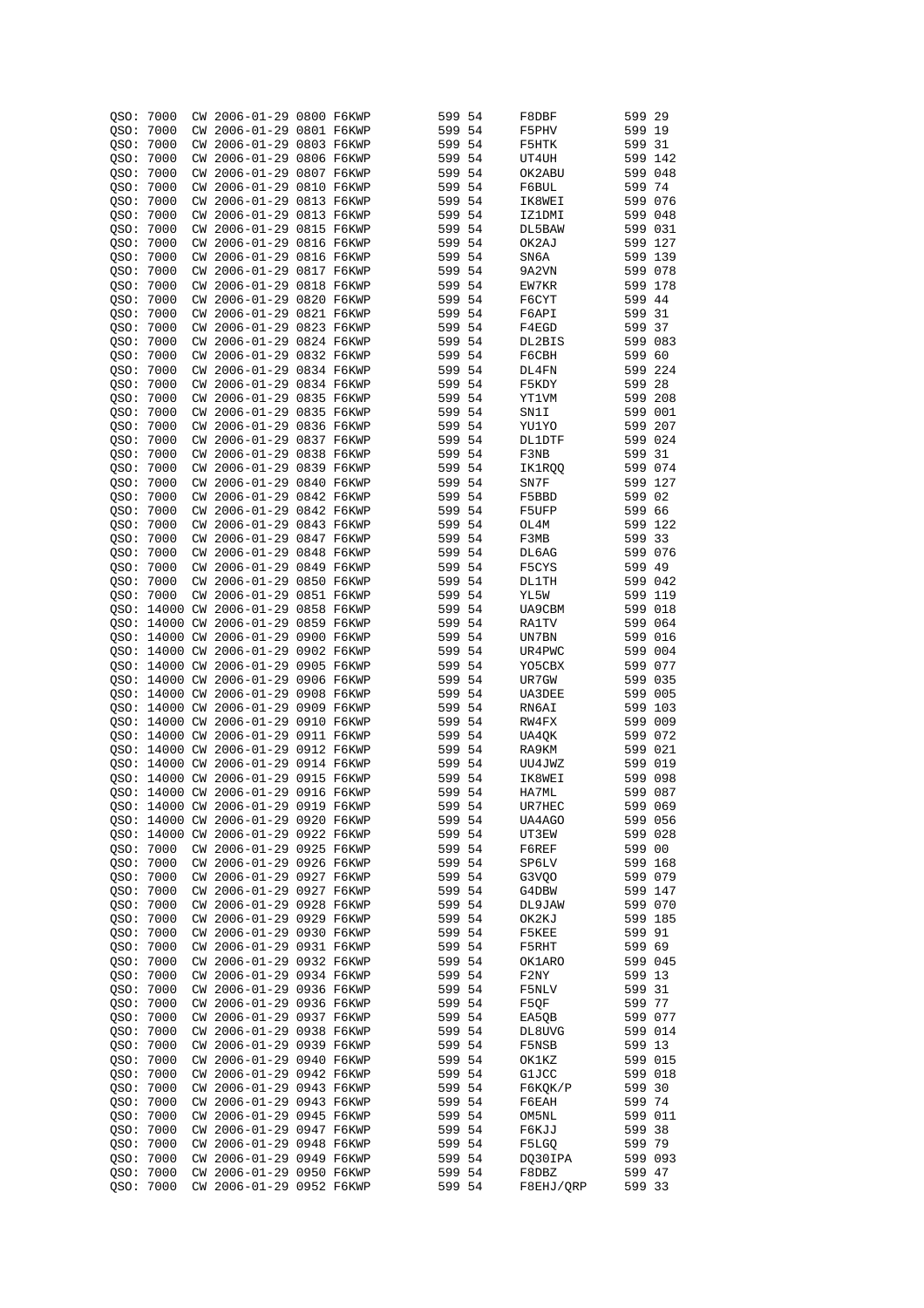| QSO: | 7000       |    | CW 2006-01-29 0953 F6KWP                                                   |  | 599              | 54  | F6ABI             | 599 50  |                    |
|------|------------|----|----------------------------------------------------------------------------|--|------------------|-----|-------------------|---------|--------------------|
|      |            |    | OSO: 14000 CW 2006-01-29 1002 F6KWP                                        |  | 599 54           |     | LX1RFW            | 599 001 |                    |
|      |            |    |                                                                            |  |                  |     |                   |         |                    |
|      |            |    | OSO: 14000 CW 2006-01-29 1005 F6KWP                                        |  | 599              | 54  | RN6HI             | 599 045 |                    |
| QSO: |            |    | 14000 CW 2006-01-29 1005 F6KWP                                             |  | 599 54           |     | OM8AQ             | 599 276 |                    |
| QSO: |            |    | 14000 CW 2006-01-29 1010 F6KWP                                             |  | 599 54           |     | UR5KED            | 599 017 |                    |
| QSO: |            |    | 14000 CW 2006-01-29 1012 F6KWP                                             |  | 599 54           |     | RZ6HN             | 599 075 |                    |
| QSO: |            |    | 14000 CW 2006-01-29 1013 F6KWP                                             |  | 599              | 54  | UX2HB             | 599 027 |                    |
| QSO: |            |    | 14000 CW 2006-01-29 1013 F6KWP                                             |  | 599 54           |     | RA3FD             | 599 003 |                    |
|      |            |    |                                                                            |  |                  |     |                   |         |                    |
|      |            |    | OSO: 14000 CW 2006-01-29 1016 F6KWP                                        |  | 599 54           |     | RN4AO             | 599 036 |                    |
|      |            |    | QSO: 14000 CW 2006-01-29 1017 F6KWP                                        |  | 599 54           |     | DL0HSC            | 599 055 |                    |
|      |            |    | OSO: 14000 CW 2006-01-29 1022 F6KWP                                        |  | 599 54           |     | UY5ZI             | 599 072 |                    |
|      |            |    | QSO: 14000 CW 2006-01-29 1024 F6KWP                                        |  | 599 54           |     | EU2MM             | 599 006 |                    |
|      |            |    | OSO: 14000 CW 2006-01-29 1025 F6KWP                                        |  | 599 54           |     | RK9JWV            | 599 010 |                    |
|      |            |    | QSO: 14000 CW 2006-01-29 1028 F6KWP                                        |  | 599 54           |     | F5KOJ             | 599 52  |                    |
|      |            |    | 14000 CW 2006-01-29 1031 F6KWP                                             |  | 599 54           |     | Z33A              | 599 028 |                    |
| OSO: |            |    |                                                                            |  |                  |     |                   |         |                    |
| OSO: | 14000      |    | CW 2006-01-29 1034 F6KWP                                                   |  | 599 54           |     | F6REF             | 599 00  |                    |
| OSO: |            |    | 14000 CW 2006-01-29 1036 F6KWP                                             |  | 599 54           |     | F5HPY             | 599 85  |                    |
| QSO: | 7000       | CW | 2006-01-29 1045 F6KWP                                                      |  | 599 54           |     | DL1SZ             | 599 116 |                    |
| QSO: | 7000       |    | CW 2006-01-29 1047 F6KWP                                                   |  | 599 54           |     | F5LKK             | 599 59  |                    |
| QSO: | 7000       | CW | 2006-01-29 1048 F6KWP                                                      |  | 599 54           |     | F6EKW             | 599 64  |                    |
| OSO: | 7000       |    | CW 2006-01-29 1049 F6KWP                                                   |  | 599 54           |     | DM3FZN            | 599 141 |                    |
|      |            |    |                                                                            |  |                  |     |                   |         |                    |
| QSO: | 7000       | CW | 2006-01-29 1053 F6KWP                                                      |  | 599              | 54  | YO2CJX            | 599 102 |                    |
| OSO: | 7000       |    | CW 2006-01-29 1058 F6KWP                                                   |  | 599 54           |     | F6HPS             | 599 85  |                    |
| QSO: | 7000       | CW | 2006-01-29 1100 F6KWP                                                      |  | 599              | 54  | <b>DL1YFF</b>     | 599 028 |                    |
| QSO: | 7000       |    | CW 2006-01-29 1100 F6KWP                                                   |  | 599 54           |     | YO2RR             | 599 316 |                    |
| QSO: | 7000       | СW | 2006-01-29 1101 F6KWP                                                      |  | 599              | 54  | F6HKS             | 599 81  |                    |
| QSO: | 7000       | СW | 2006-01-29 1102 F6KWP                                                      |  | 599 54           |     | DK5HZ             | 599 037 |                    |
|      |            |    | 2006-01-29 1104 F6KWP                                                      |  |                  |     | DL7DZ             |         | 183                |
| QSO: | 7000       | CM |                                                                            |  | 599              | 54  |                   | 599     |                    |
|      | QSO: 7000  | СW | 2006-01-29 1107 F6KWP                                                      |  | 599              | -54 | F5KOU             | 599 80  |                    |
| QSO: | 7000       | CW | 2006-01-29 1108 F6KWP                                                      |  | 599              | 54  | F6EQO             | 599 44  |                    |
| QSO: | 7000       | CW | 2006-01-29 1109 F6KWP                                                      |  | 599 54           |     | LY2LF             | 599 135 |                    |
| OSO: | 7000       | СW | 2006-01-29 1111 F6KWP                                                      |  | 599              | 54  | HA7PF             | 599 055 |                    |
|      | OSO: 7000  | СW | 2006-01-29 1112 F6KWP                                                      |  | 599              | -54 | DL0HSC            | 599 077 |                    |
| QSO: | 7000       | СW | 2006-01-29 1113 F6KWP                                                      |  | 599              | 54  | PA3EMN            | 599 088 |                    |
|      |            |    |                                                                            |  |                  |     |                   |         |                    |
|      | OSO: 7000  | СW | 2006-01-29 1114 F6KWP                                                      |  | 599 54           |     | DL1MIM            | 599 006 |                    |
| QSO: | 7000       | CW | 2006-01-29 1117 F6KWP                                                      |  | 599              | -54 | F2FP              | 599     | 50                 |
|      | QSO: 7000  | СW | 2006-01-29 1118 F6KWP                                                      |  | 599 54           |     | K3HA              | 599 101 |                    |
|      | QSO: 7000  | СW | 2006-01-29 1119 F6KWP                                                      |  | 599              | -54 | F5LVL             | 599 73  |                    |
|      | QSO: 7000  | СW | 2006-01-29 1121 F6KWP                                                      |  | 599 54           |     | F6BFQ             | 599 21  |                    |
|      | QSO: 7000  | СW | 2006-01-29 1124 F6KWP                                                      |  | 599              | -54 | F1JLR             | 599 02  |                    |
|      | QSO: 7000  | СW | 2006-01-29 1125 F6KWP                                                      |  | 599 54           |     | PA3BFH            | 599 020 |                    |
|      |            |    |                                                                            |  |                  |     |                   |         |                    |
|      | QSO: 7000  | CW | 2006-01-29 1126 F6KWP                                                      |  | 599              | -54 | F6BKU             | 599 27  |                    |
| QSO: | 7000       | CW | 2006-01-29 1126 F6KWP                                                      |  | 599 54           |     | G3VA              | 599 020 |                    |
| OSO: | 7000       | CW | 2006-01-29 1128 F6KWP                                                      |  | 599              | 54  | PA1B              | 599 057 |                    |
| QSO: | 7000       | СW | 2006-01-29 1129 F6KWP                                                      |  | 599 54           |     | M/SP3CW           | 599 136 |                    |
| QSO: | 7000       | CW | 2006-01-29 1130 F6KWP                                                      |  | 599 54           |     | DF3PN             | 599 061 |                    |
| OSO: | 7000       | CW | 2006-01-29 1131 F6KWP                                                      |  | 599 54           |     | SM5AOG            | 599 061 |                    |
|      | OSO: 14000 |    | CW 2006-01-29 1137 F6KWP                                                   |  | 599              | -54 | YU4SO             | 599 197 |                    |
|      |            |    |                                                                            |  |                  |     |                   |         |                    |
| OSO: |            |    | 14000 CW 2006-01-29 1138 F6KWP                                             |  | 599 54           |     | UU5JS             | 599 020 |                    |
|      |            |    | QSO: 14000 CW 2006-01-29 1139 F6KWP                                        |  | 599 54           |     | YT1XC             | 599 005 |                    |
|      |            |    | OSO: 14000 CW 2006-01-29 1141 F6KWP                                        |  | 599 54           |     | LZ2SX             |         | 599 124            |
|      |            |    | QSO: 14000 CW 2006-01-29 1143 F6KWP                                        |  | 599 54           |     | EA50B             |         | 599 044            |
|      |            |    | OSO: 14000 CW 2006-01-29 1144 F6KWP                                        |  | 599 54           |     | VK8AH             |         | 599 057            |
|      |            |    | QSO: 14000 CW 2006-01-29 1147 F6KWP                                        |  | 599 54           |     | UA3VFI            |         | 599 031            |
|      |            |    |                                                                            |  |                  |     |                   |         |                    |
|      |            |    | QSO: 14000 CW 2006-01-29 1149 F6KWP                                        |  | 599 54           |     | LY3CY             |         | 599 022            |
|      |            |    | QSO: 14000 CW 2006-01-29 1150 F6KWP                                        |  | 599 54           |     | RA3XA             |         | 599 043            |
|      |            |    | QSO: 14000 CW 2006-01-29 1151 F6KWP                                        |  | 599 54           |     | SM5CCT            |         | 599 006            |
|      |            |    | OSO: 14000 CW 2006-01-29 1152 F6KWP                                        |  | 599 54           |     | HA7HBQ            |         | 599 054            |
|      |            |    | OSO: 21000 CW 2006-01-29 1155 F6KWP                                        |  | 599 54           |     | RD3FT             | 599 110 |                    |
|      |            |    | QSO: 21000 CW 2006-01-29 1158 F6KWP                                        |  | 599 54           |     | UA1ZZ             |         | 599 088            |
|      |            |    | QSO: 21000 CW 2006-01-29 1158 F6KWP                                        |  | 599 54           |     | RV3DBK            |         | 599 036            |
|      |            |    | OSO: 21000 CW 2006-01-29 1158 F6KWP                                        |  |                  |     |                   |         |                    |
|      |            |    |                                                                            |  | 599 54           |     | UA3DMO            |         | 599 140            |
|      |            |    | QSO: 21000 CW 2006-01-29 1159 F6KWP                                        |  | 599 54           |     | UA4AMM            |         | 599 110            |
|      |            |    | OSO: 21000 CW 2006-01-29 1203 F6KWP                                        |  | 599 54           |     | RL3AB             |         | 599 104            |
|      |            |    | QSO: 21000 CW 2006-01-29 1204 F6KWP                                        |  | 599 54           |     | UA3ZM             |         | 599 122            |
|      |            |    |                                                                            |  | 599 54           |     | RX3ZX             |         | 599 250            |
|      |            |    | QSO: 21000 CW 2006-01-29 1207 F6KWP                                        |  |                  |     |                   |         |                    |
|      |            |    |                                                                            |  |                  |     |                   |         |                    |
|      |            |    | QSO: 21000 CW 2006-01-29 1210 F6KWP                                        |  | 599 54           |     | RW4AA             |         | 599 419            |
|      |            |    | QSO: 14000 CW 2006-01-29 1217 F6KWP                                        |  | 599 54           |     | F <sub>2</sub> CT | 599 64  |                    |
|      |            |    | QSO: 14000 CW 2006-01-29 1219 F6KWP                                        |  | 599 54           |     | SP4GHL            |         | 599 038            |
|      |            |    | QSO: 14000 CW 2006-01-29 1219 F6KWP                                        |  | 599 54           |     | RX9AX             |         | 599 026            |
|      |            |    | QSO: 14000 CW 2006-01-29 1219 F6KWP                                        |  | 599 54           |     | EA7CA             |         | 599 093            |
|      |            |    | QSO: 14000 CW 2006-01-29 1220 F6KWP                                        |  | 599 54           |     | UT5UIA            |         | 599 084            |
|      |            |    | QSO: 14000 CW 2006-01-29 1221 F6KWP                                        |  | 599 54           |     | NG30              |         | 599 034            |
|      |            |    |                                                                            |  |                  |     |                   |         |                    |
|      |            |    | QSO: 14000 CW 2006-01-29 1223 F6KWP                                        |  | 599 54           |     | SM5AOG            |         | 599 076            |
|      |            |    | QSO: 14000 CW 2006-01-29 1223 F6KWP                                        |  | 599 54           |     | EA2AHZ            |         | 599 103            |
|      |            |    | QSO: 14000 CW 2006-01-29 1227 F6KWP<br>QSO: 14000 CW 2006-01-29 1228 F6KWP |  | 599 54<br>599 54 |     | HA3GA<br>K1SEZ    |         | 599 088<br>599 003 |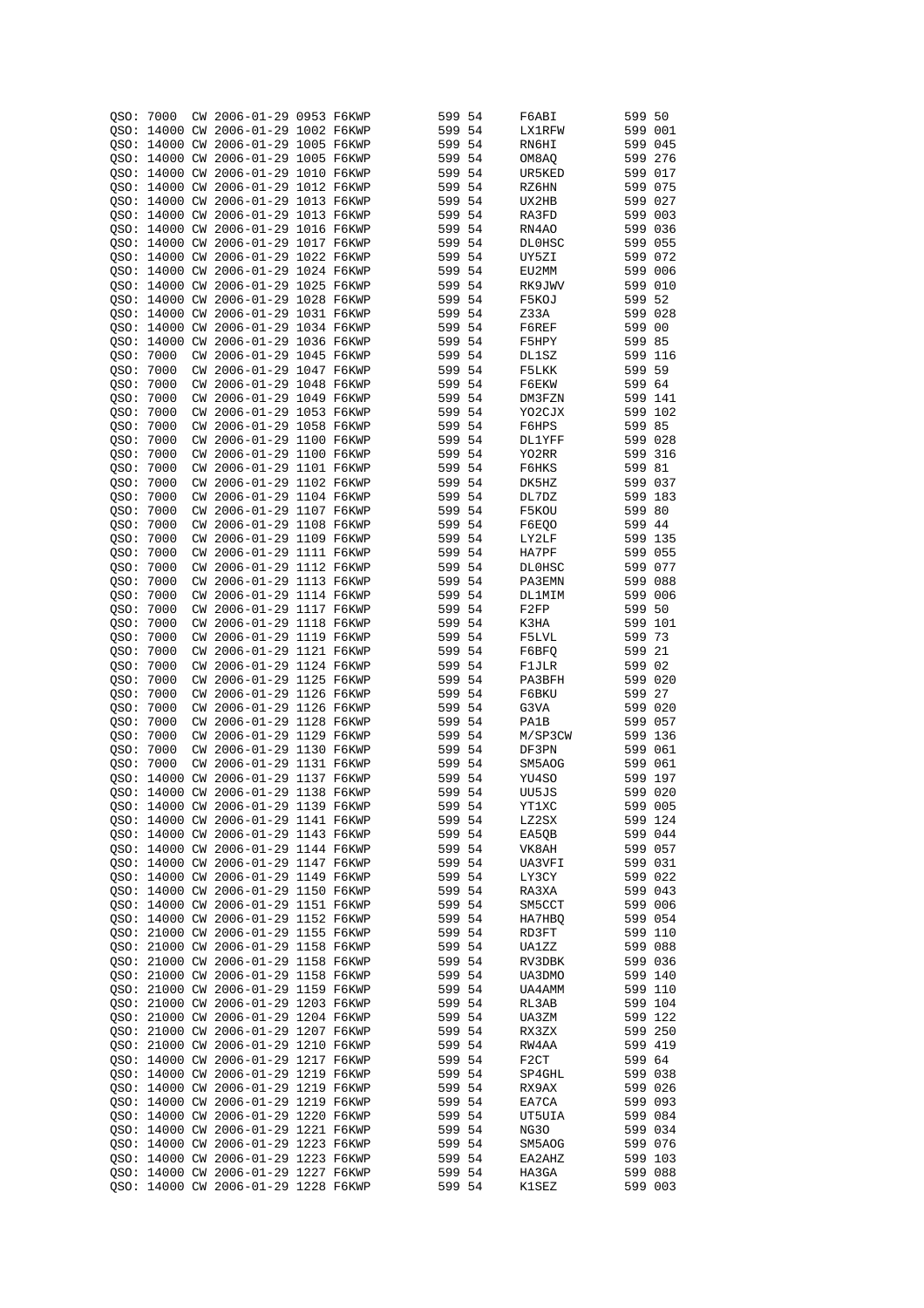| OSO: |          |    | 14000 CW 2006-01-29 1229 F6KWP      |  | 599 54 |      | OH6MW            | 599 012 |         |
|------|----------|----|-------------------------------------|--|--------|------|------------------|---------|---------|
|      |          |    |                                     |  |        |      |                  |         |         |
|      |          |    | OSO: 14000 CW 2006-01-29 1231 F6KWP |  | 599 54 |      | SP8JUS           | 599 201 |         |
|      |          |    | OSO: 14000 CW 2006-01-29 1237 F6KWP |  | 599 54 |      | F5IN             | 599     | 45      |
|      |          |    | OSO: 14000 CW 2006-01-29 1240 F6KWP |  | 599 54 |      | YL2PP            | 599 069 |         |
|      |          |    | OSO: 14000 CW 2006-01-29 1241 F6KWP |  | 599 54 |      | W2VUF            | 599 026 |         |
|      |          |    |                                     |  |        |      |                  | 599 011 |         |
|      |          |    | OSO: 14000 CW 2006-01-29 1245 F6KWP |  | 599 54 |      | <b>EW6CU</b>     |         |         |
|      |          |    | OSO: 14000 CW 2006-01-29 1247 F6KWP |  | 599 54 |      | K5YG             | 599 015 |         |
| OSO: |          |    | 14000 CW 2006-01-29 1251 F6KWP      |  | 599 54 |      | 4N2N             | 599 140 |         |
| OSO: | 7000     |    | CW 2006-01-29 1253 F6KWP            |  | 599 54 |      | F5IRQ            | 599 85  |         |
|      |          |    |                                     |  |        |      |                  |         |         |
| QSO: | 7000     | СW | 2006-01-29 1255 F6KWP               |  | 599 54 |      | F6KLO            | 599 19  |         |
| QSO: | 7000     |    | CW 2006-01-29 1256 F6KWP            |  | 599    | 54   | F6FTB            | 599 21  |         |
| QSO: | 7000     |    | CW 2006-01-29 1257 F6KWP            |  | 599 54 |      | F6GNG            | 599     | 27      |
| QSO: | 7000     |    | CW 2006-01-29 1258 F6KWP            |  | 599 54 |      | F <sub>2GL</sub> | 599 89  |         |
|      | 7000     |    | CW 2006-01-29 1300 F6KWP            |  |        |      |                  |         |         |
| QSO: |          |    |                                     |  | 599 54 |      | F8CNR            | 599 28  |         |
| OSO: | 7000     |    | CW 2006-01-29 1304 F6KWP            |  | 599    | 54   | F8BTR            | 599 74  |         |
| QSO: | 7000     | СW | 2006-01-29 1305 F6KWP               |  | 599    | 54   | F5IZH            | 599 85  |         |
| QSO: | 7000     | CW | 2006-01-29 1306 F6KWP               |  | 599 54 |      | F6DQZ            | 599 02  |         |
|      | 7000     | СW | 2006-01-29 1309 F6KWP               |  | 599    | 54   |                  | 599 71  |         |
| QSO: |          |    |                                     |  |        |      | F8UFT            |         |         |
|      |          |    | OSO: 14000 CW 2006-01-29 1316 F6KWP |  | 599 54 |      | K5HDX            | 599 023 |         |
| QSO: |          |    | 14000 CW 2006-01-29 1318 F6KWP      |  | 599    | 54   | WA8DXB           | 599 003 |         |
| OSO: |          |    | 14000 CW 2006-01-29 1320 F6KWP      |  | 599 54 |      | N3RD             | 599 056 |         |
| OSO: |          |    | 14000 CW 2006-01-29 1323 F6KWP      |  | 599 54 |      | N3RS             |         | 599 197 |
|      |          |    |                                     |  |        |      |                  |         |         |
| OSO: |          |    | 21000 CW 2006-01-29 1332 F6KWP      |  | 599 54 |      | RZ6HN            | 599 115 |         |
| QSO: |          |    | 21000 CW 2006-01-29 1342 F6KWP      |  | 599 54 |      | F5UMP            | 599 59  |         |
| OSO: |          |    | 21000 CW 2006-01-29 1346 F6KWP      |  | 599 54 |      | F6CTT            | 599 35  |         |
| QSO: |          |    | 21000 CW 2006-01-29 1351 F6KWP      |  | 599 54 |      | AC5K             | 599 020 |         |
|      |          |    |                                     |  |        |      |                  |         |         |
| OSO: |          |    | 21000 CW 2006-01-29 1352 F6KWP      |  | 599 54 |      | RA6YDX           | 599 107 |         |
| OSO: |          |    | 21000 CW 2006-01-29 1352 F6KWP      |  | 599    | -54  | F6KAV            | 599     | 33      |
| OSO: |          |    | 21000 CW 2006-01-29 1354 F6KWP      |  | 599 54 |      | FM5FJ            | 599 FM  |         |
| OSO: |          |    | 21000 CW 2006-01-29 1355 F6KWP      |  | 599    | - 54 | N1NN             | 599     | 032     |
|      |          |    |                                     |  |        |      |                  |         |         |
| OSO: |          |    | 21000 CW 2006-01-29 1357 F6KWP      |  | 599 54 |      | VE9DX            | 599 047 |         |
| QSO: |          |    | 21000 CW 2006-01-29 1359 F6KWP      |  | 599    | 54   | W1END            | 599     | 075     |
|      |          |    | QSO: 21000 CW 2006-01-29 1402 F6KWP |  | 599 54 |      | VE2XAA           | 599 142 |         |
| QSO: |          |    | 21000 CW 2006-01-29 1403 F6KWP      |  | 599    | 54   | N3RD             | 599     | 103     |
|      |          |    | QSO: 14000 CW 2006-01-29 1408 F6KWP |  | 599 54 |      | F6KPQ            | 599     | -56     |
|      |          |    |                                     |  |        |      |                  |         |         |
| QSO: |          |    | 14000 CW 2006-01-29 1419 F6KWP      |  | 599    | 54   | F5VV             | 599     | 01      |
|      |          |    | QSO: 14000 CW 2006-01-29 1425 F6KWP |  | 599 54 |      | F8KFI            | 599 68  |         |
| OSO: |          |    | 14000 CW 2006-01-29 1427 F6KWP      |  | 599    | 54   | YT1FM            | 599     | 006     |
|      |          |    | OSO: 14000 CW 2006-01-29 1428 F6KWP |  | 599    | - 54 | RU3MW            | 599 104 |         |
|      |          |    |                                     |  |        |      |                  |         |         |
| OSO: | 14000 CW |    | 2006-01-29 1429 F6KWP               |  | 599    | 54   | F5ICM            | 599     | 34      |
|      |          |    | OSO: 14000 CW 2006-01-29 1431 F6KWP |  | 599    | - 54 | LZ1ONK           | 599 051 |         |
| OSO: |          |    | 14000 CW 2006-01-29 1432 F6KWP      |  | 599    | 54   | RK3BA            | 599 017 |         |
|      |          |    | OSO: 14000 CW 2006-01-29 1437 F6KWP |  | 599 54 |      | DM3PKK           | 599 109 |         |
|      |          |    |                                     |  |        |      |                  |         |         |
| OSO: |          |    | 14000 CW 2006-01-29 1437 F6KWP      |  | 599    | -54  | F6HRP            | 599     | -22     |
|      |          |    | OSO: 14000 CW 2006-01-29 1439 F6KWP |  | 599 54 |      | N3AF             | 599 041 |         |
| OSO: |          |    | 14000 CW 2006-01-29 1441 F6KWP      |  | 599 54 |      | RA1AIP           | 599 009 |         |
| OSO: |          |    | 14000 CW 2006-01-29 1443 F6KWP      |  | 599 54 |      | VE2AWR           | 599 043 |         |
|      |          |    |                                     |  |        |      | LZ2PB            |         |         |
| OSO: |          |    | 14000 CW 2006-01-29 1443 F6KWP      |  | 599 54 |      |                  | 599     | 065     |
| OSO: |          |    | 14000 CW 2006-01-29 1444 F6KWP      |  | 599 54 |      | F6BNH            | 599 74  |         |
|      |          |    | QSO: 14000 CW 2006-01-29 1447 F6KWP |  | 599 54 |      | F6KSV            | 599 29  |         |
|      |          |    | OSO: 14000 CW 2006-01-29 1448 F6KWP |  | 599 54 |      | F6EQI            | 599 61  |         |
|      |          |    | OSO: 14000 CW 2006-01-29 1449 F6KWP |  | 599 54 |      | F8DRE            | 599 27  |         |
|      |          |    |                                     |  |        |      |                  |         |         |
|      |          |    | QSO: 14000 CW 2006-01-29 1451 F6KWP |  | 599 54 |      | Y09VF            |         | 599 111 |
|      |          |    | OSO: 14000 CW 2006-01-29 1452 F6KWP |  | 599 54 |      | F6AFJ            | 599 83  |         |
|      |          |    | QSO: 14000 CW 2006-01-29 1453 F6KWP |  | 599 54 |      | VE2WU            |         | 599 005 |
|      |          |    | QSO: 14000 CW 2006-01-29 1456 F6KWP |  | 599 54 |      | F8WA             | 599 80  |         |
|      |          |    | QSO: 14000 CW 2006-01-29 1458 F6KWP |  | 599 54 |      | PA3BFH           |         | 599 246 |
|      |          |    |                                     |  |        |      |                  |         |         |
|      |          |    | QSO: 14000 CW 2006-01-29 1459 F6KWP |  | 599 54 |      | OH9NB            |         | 599 021 |
|      |          |    | QSO: 14000 CW 2006-01-29 1500 F6KWP |  | 599 54 |      | F4EVN            | 599 83  |         |
|      |          |    | QSO: 14000 CW 2006-01-29 1502 F6KWP |  | 599 54 |      | F6EYB            | 599 40  |         |
|      |          |    | QSO: 14000 CW 2006-01-29 1504 F6KWP |  | 599 54 |      | F6KJJ            | 599 38  |         |
|      |          |    | QSO: 14000 CW 2006-01-29 1506 F6KWP |  | 599 54 |      |                  |         | 599 027 |
|      |          |    |                                     |  |        |      | VE2DX            |         |         |
|      |          |    | OSO: 14000 CW 2006-01-29 1506 F6KWP |  | 599 54 |      | KA3QLF           |         | 599 007 |
|      |          |    | QSO: 14000 CW 2006-01-29 1507 F6KWP |  | 599 54 |      | F5SZB            | 599 16  |         |
|      |          |    | QSO: 14000 CW 2006-01-29 1509 F6KWP |  | 599 54 |      | W9WI             |         | 599 041 |
|      |          |    | QSO: 14000 CW 2006-01-29 1511 F6KWP |  | 599 54 |      | UT4UH            |         | 599 158 |
|      |          |    |                                     |  |        |      |                  |         |         |
|      |          |    | QSO: 14000 CW 2006-01-29 1512 F6KWP |  | 599 54 |      | K8MP             |         | 599 049 |
|      |          |    | QSO: 14000 CW 2006-01-29 1516 F6KWP |  | 599 54 |      | F2NY             | 599 13  |         |
|      |          |    | QSO: 14000 CW 2006-01-29 1520 F6KWP |  | 599 54 |      | I3XMQ            |         | 599 122 |
|      |          |    | QSO: 14000 CW 2006-01-29 1522 F6KWP |  | 599 54 |      | I6FDJ            |         | 599 046 |
|      |          |    |                                     |  |        |      |                  |         |         |
|      |          |    | QSO: 14000 CW 2006-01-29 1524 F6KWP |  | 599 54 |      | F6DYX            | 599 49  |         |
|      |          |    | QSO: 14000 CW 2006-01-29 1527 F6KWP |  | 599 54 |      | SP1NY            |         | 599 263 |
|      |          |    | QSO: 14000 CW 2006-01-29 1528 F6KWP |  | 599 54 |      | F5UFP            | 599 66  |         |
|      |          |    | QSO: 14000 CW 2006-01-29 1531 F6KWP |  | 599 54 |      | F6IPQ            | 599 47  |         |
|      |          |    | QSO: 14000 CW 2006-01-29 1533 F6KWP |  | 599 54 |      | 5T0JL            |         | 599 044 |
|      |          |    |                                     |  |        |      |                  |         |         |
|      |          |    | QSO: 14000 CW 2006-01-29 1543 F6KWP |  | 599 54 |      | LZ2CC            |         | 599 005 |
|      |          |    | QSO: 14000 CW 2006-01-29 1544 F6KWP |  | 599 54 |      | F5BCW            | 599 71  |         |